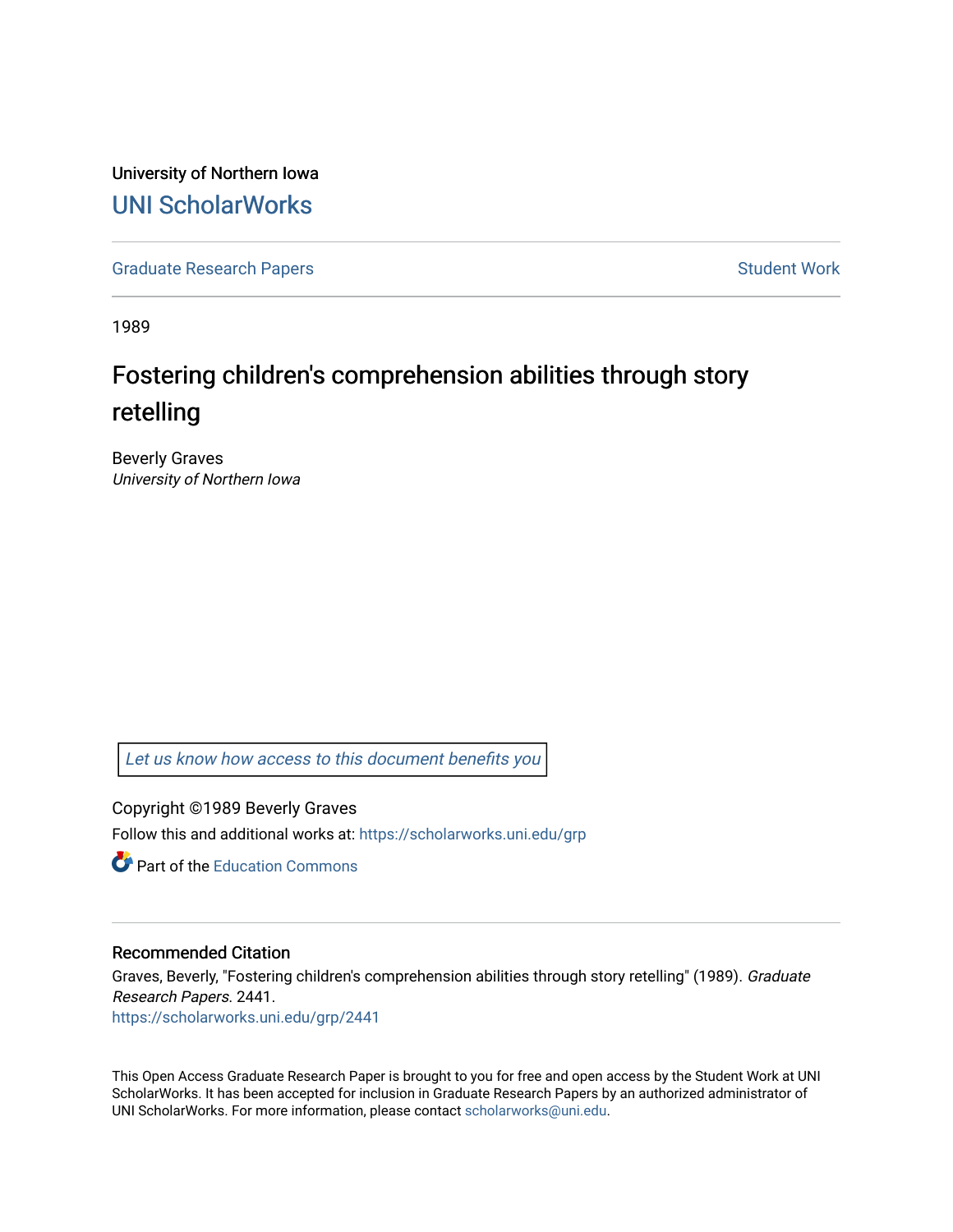## Fostering children's comprehension abilities through story retelling

#### Abstract

Children's involvement in whole units of language can facilitate opportunities to create meaning and to interact with others, therefore strengthening thinking and language abilities (Goodman, 1986). Parents and teachers can become facilitators of whole language by offering children many opportunities to hear stories. Trelease (1982) describes how children who hear many stories develop a strong motivation for reading, learn that reading can be enjoyable, and discover that reading and writing are "sense-making" experiences instead of activities dealing with language fragments as offered in many workbook pages and worksheets.

This open access graduate research paper is available at UNI ScholarWorks: <https://scholarworks.uni.edu/grp/2441>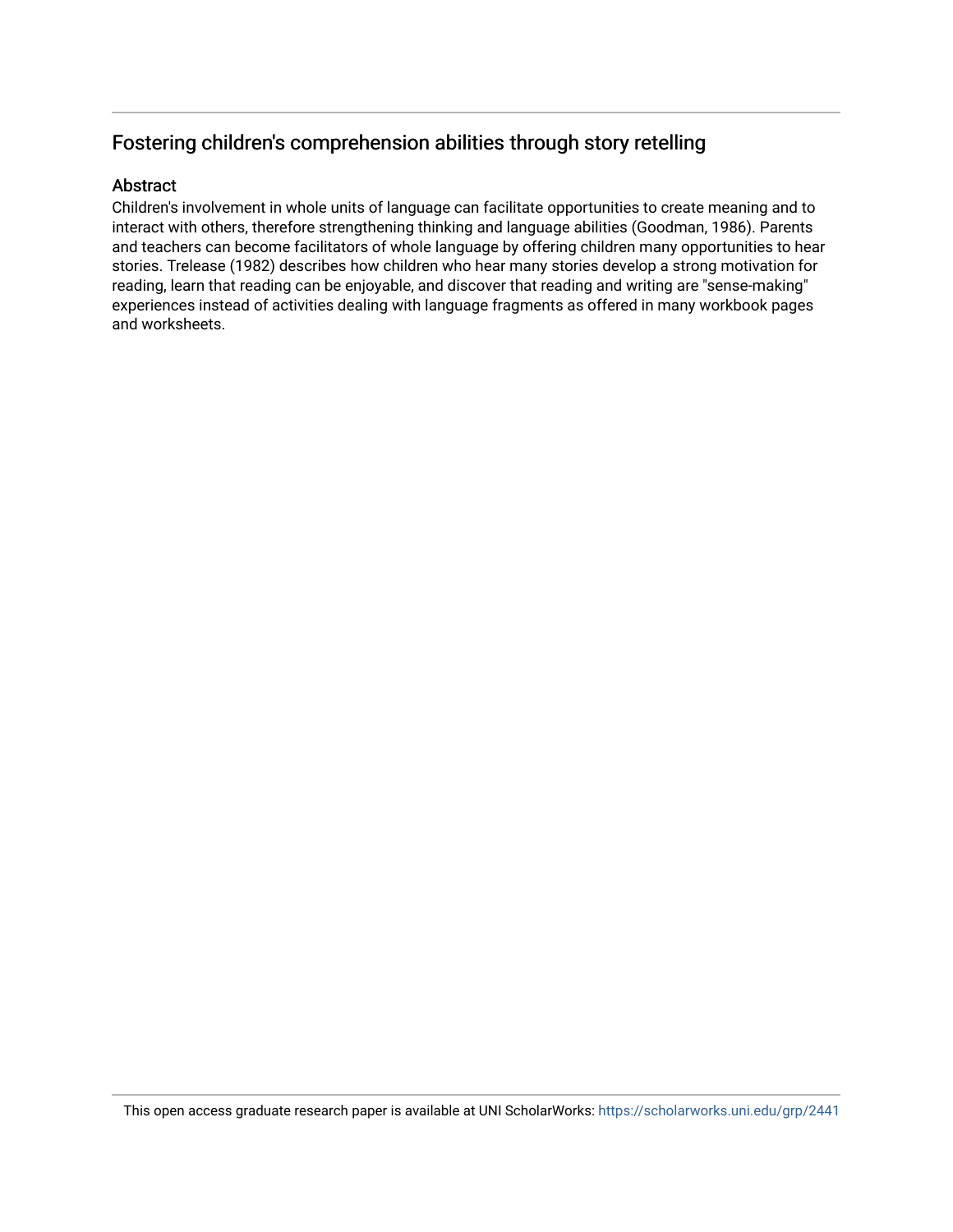## FOSTERING CHILDREN'S COMPREHENSION ABILITIES THROUGH STORY RETELLING

A Graduate Project Submitted to the Department of Curriculum and Instruction In Partial Fulfillment of the Requirements for the Degree Master of Arts in Education

UNIVERSITY OF NORTHERN IOWA

by Beverly Graves December 1989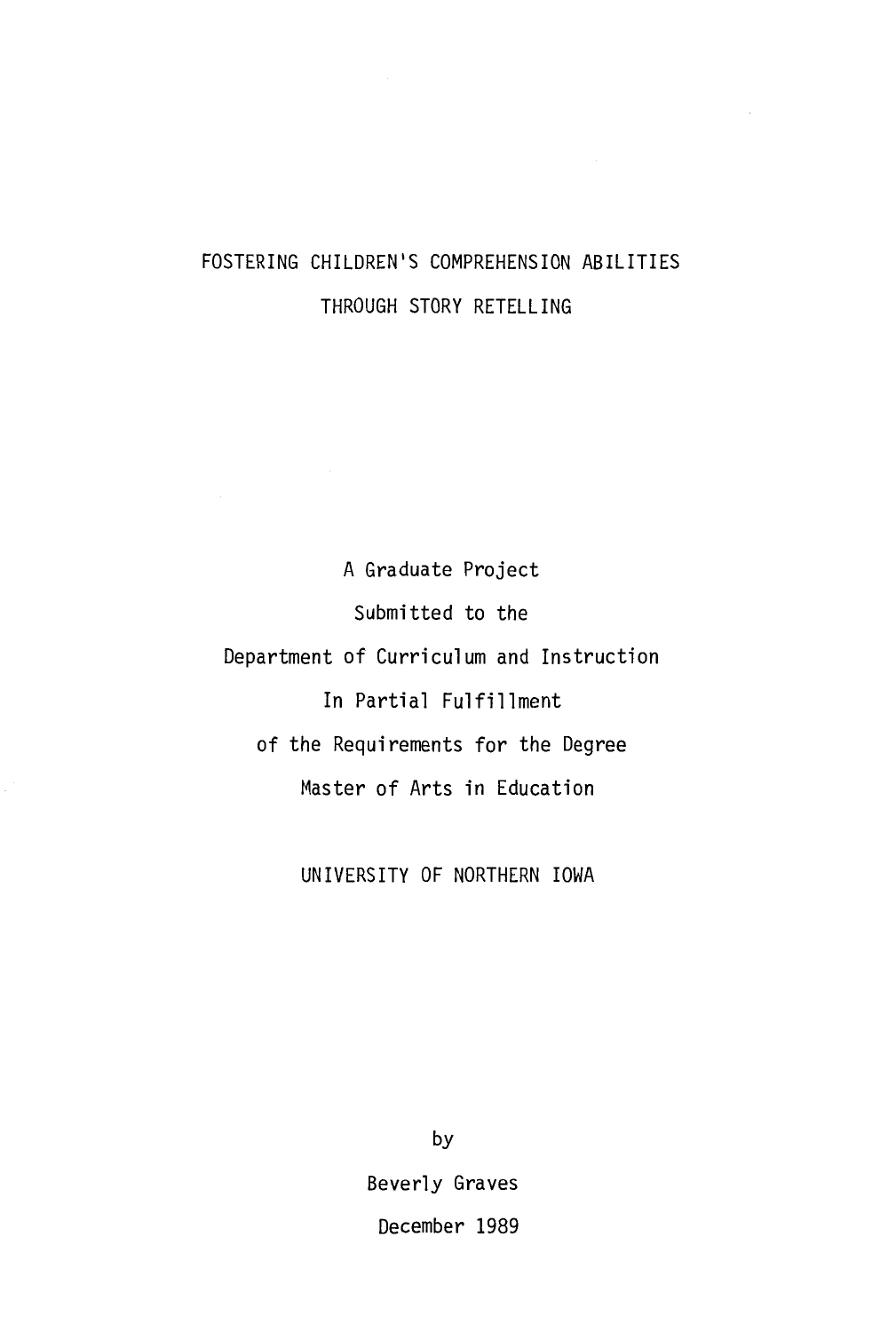This Research Paper by: Beverly Graves Entitled: FOSTERING CHILDREN'S COMPREHENSION ABILITIES THROUGH STORY RETELLING

has been approved as meeting the research paper requirement for the Degree of Master of Arts in Education.

Jeanne McLain Harms

Director of Research Paper

Jeanne McLain Harms

Graduate Faculty Adviser

Ned Ratekin

 $\sqrt{q/ q}$   $\theta$ 

Roger A. Kueter

Head, Department of Curriculum<br>and Instruction

Date Approved

12/22/89<br>Date Approved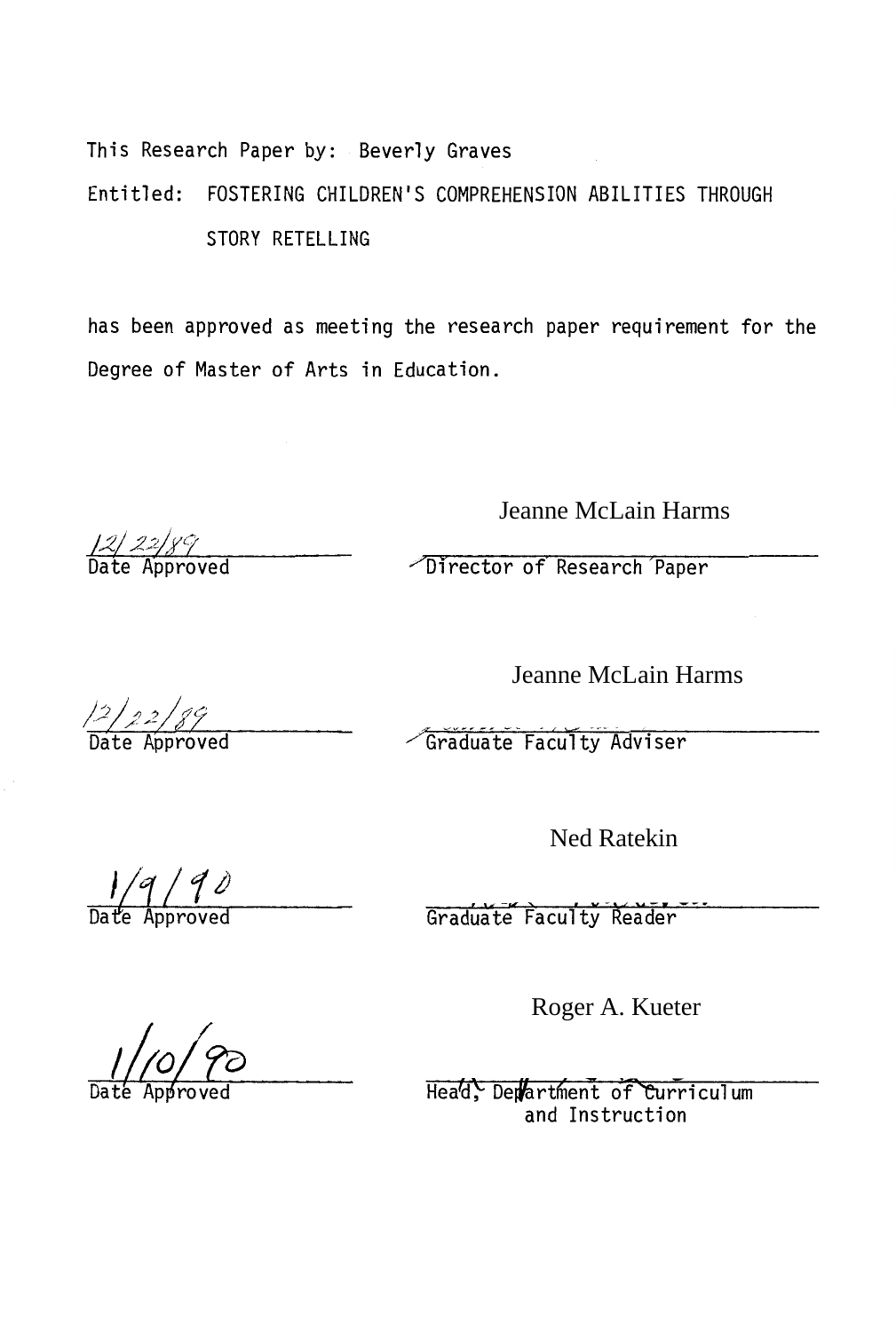Children's involvement in whole units of language can facilitate opportunities to create meaning and to interact with others, therefore strengthening thinking and language abilities (Goodman, 1986). Parents and teachers can become facilitators of whole language by offering children many opportunities to hear stories. Trelease (1982) describes how children who hear many stories develop a strong motivation for reading, learn that reading can be enjoyable, and discover that reading and writing are "sense-making" experiences instead of activities dealing with language fragments as offered in many workbook pages and worksheets.

Schwartz (1987) reinforces Trelease's position by stating, "The more children connect to 1 anguage the more powerfully they will be able to use it." Children can make connections between the comprehension (what they listen to and read) and composition (what they speak and write) processes thereby realizing the conmonality in the structures and purposes of both processes (Harms & Lettow, unpublished).

#### VALUE OF RETELLING STORIES

Story retelling experiences provide opportunities for children to strengthen their concept of story, comprehension abilities, and oral language development. Story retelling facilitates growth in organizational ability and in interaction with an audience. Retelling experiences also offer teachers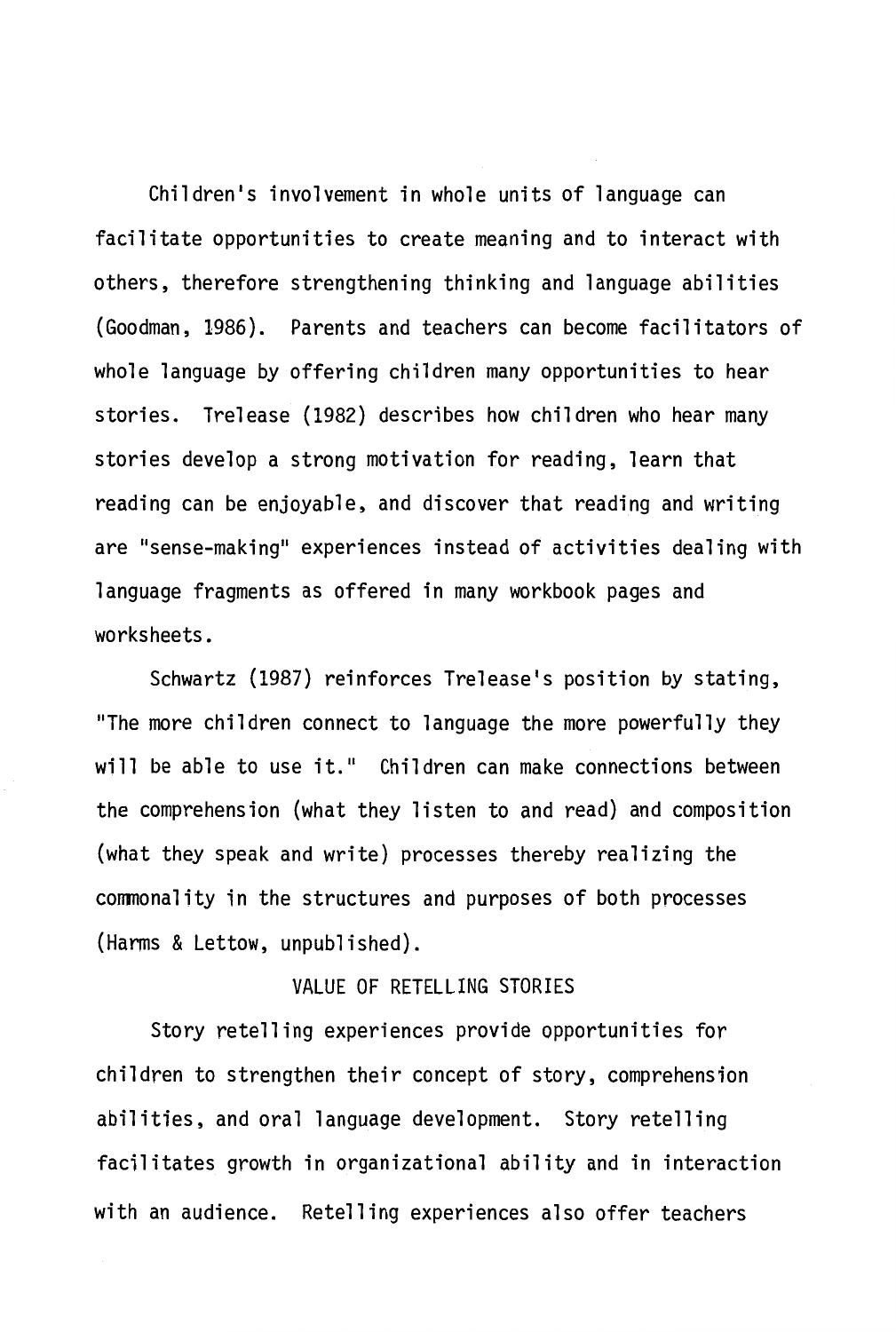the opportunity to assess the children's growth from a whole language prospective (Harms & Lettow, unpublished, pp. 2-3).

#### Sense of Story

Knowledge of story structure and comprehension are related. The elements of story structure are a setting (time and place), an initiating event, an internal response leading to goal setting by the protagonist, an attempt by the protagonist to achieve the goal, an outcome, a consequence, and finally a reaction in which the protagonist expresses his/her feelings about the success or failure (Gillet & Temple, 1986).

Gillet and Temple (1986) relate that understanding and recall of stories is influenced by the degree of listening and reading experience and by the presence and order of story structure. Early work by Bartlett (1932) shows that children with good comprehension have internalized story structure which they use to comprehend and remember stories. As a consequence of internalized structures, Gillet and Temple (1986) describe how actual stories may lack one or more elements of structure but are still comprehended because readers supply the missing relationships.

Lesley Morrow (1985) theorized that if young children were asked to retell stories in their own words it would help them learn story structure and thus improve their comprehension abilities. Findings from her study indicate that children who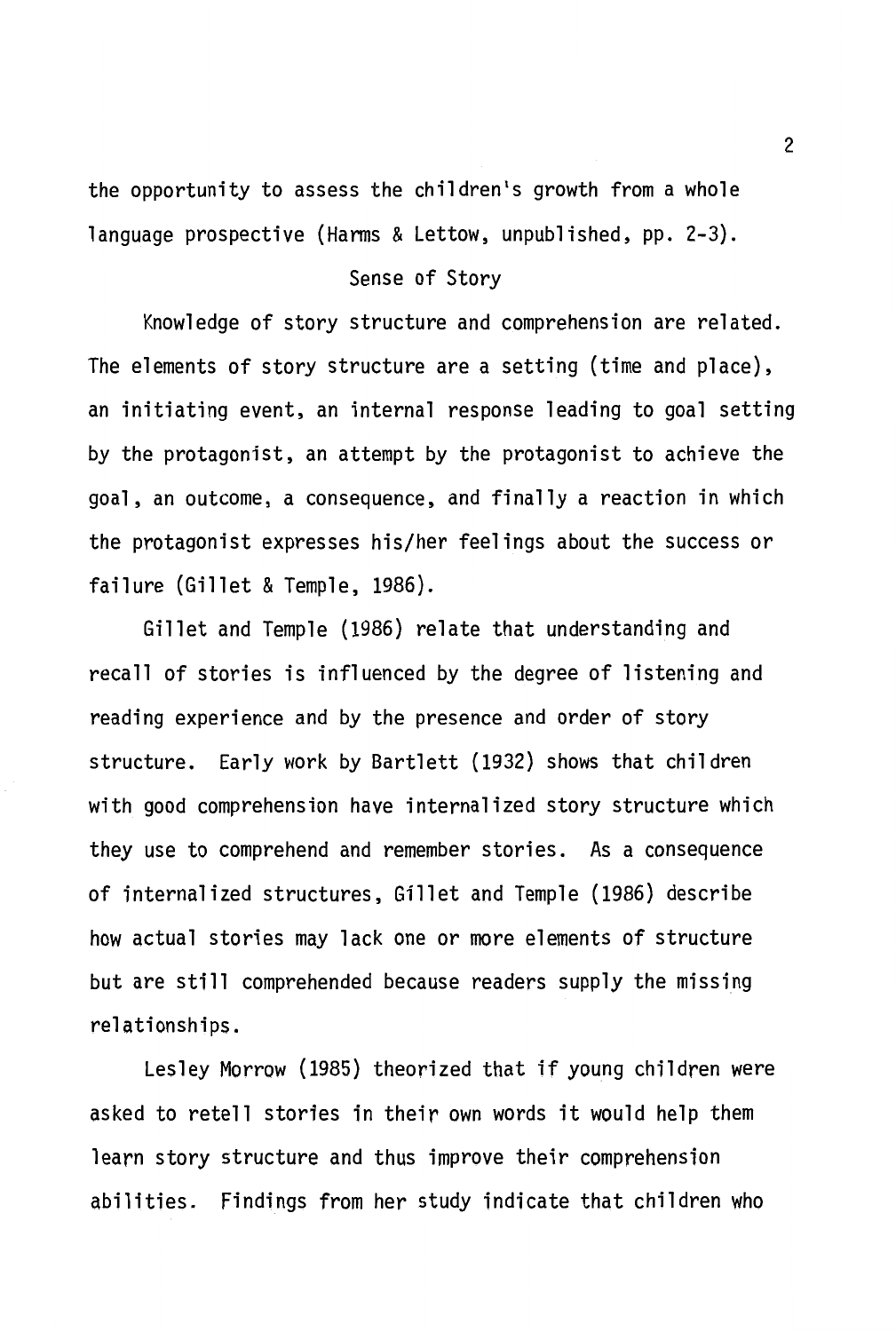improved most in comprehension also improved most in their retelling accuracy.

Berliner (1987) concludes that "children who lack a concept of story structure . . . often have comprehension problems" (p. 14). If children are to get the most out of listening to and reading stories, they must be familiar with story structure in order to comprehend.

#### Oral Language

Kay Garrard (1987) states, "Young children's success in school depends, in large part, on their mastery of a mature language system. Story retelling is one activity that can be offered to assist children in achieving mastery of their language. In their discussion of children's storytelling, Magee and Sutton-Smith (1983) write that when children tell stories, they develop oral language abilities and confidence in their language ability.

#### Organization

Story retelling demands organization. The storyteller, while interacting with the audience, will want the story to make sense. Organizational tasks such as establishing a beginning and ending for the story, stating a problem, having events in order, and relating how the problem is solved become important. In order to retell a story, a child must think logically, which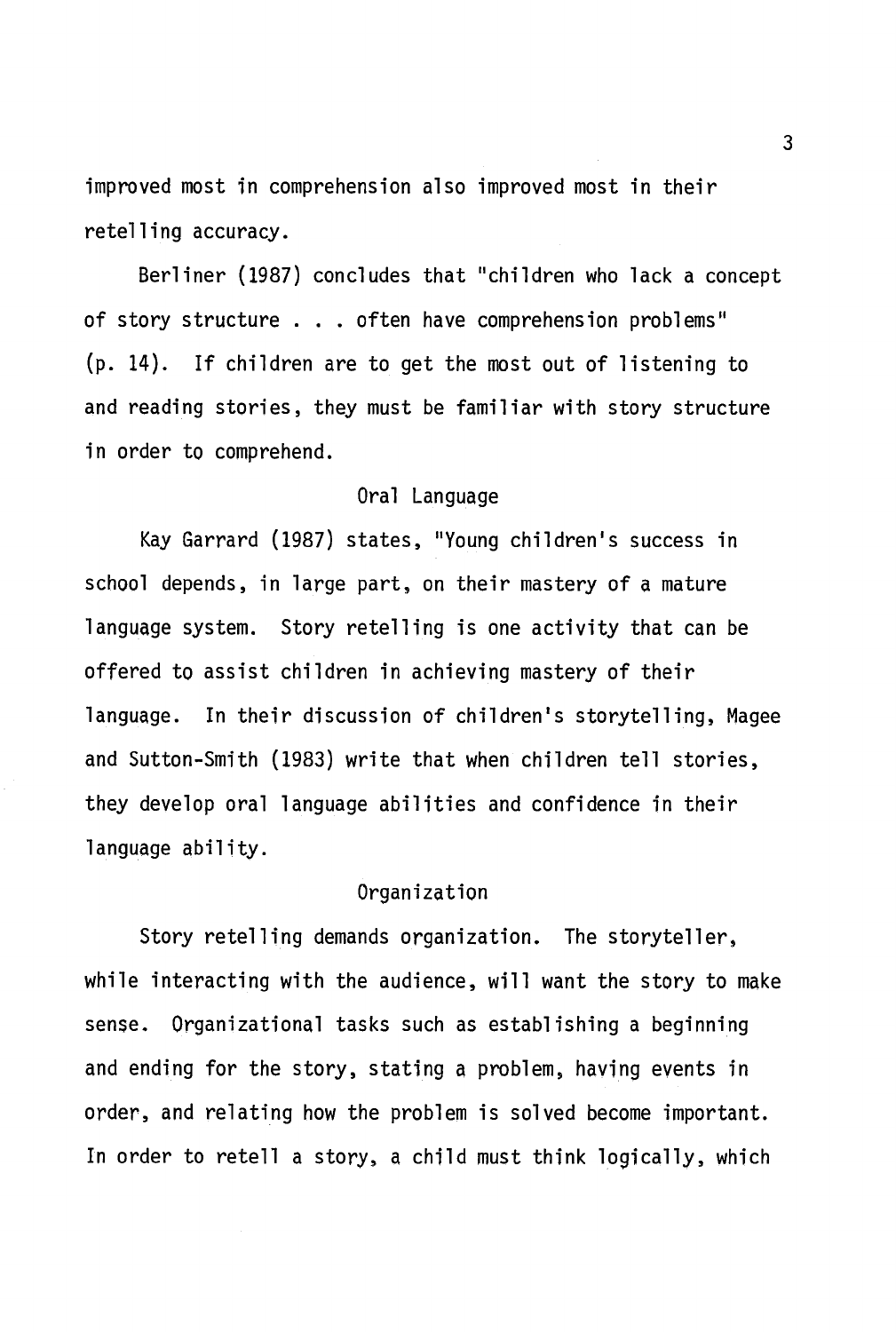involves correct sequence, and use the cause and effect relationships found in stories (Cliatt & Shaw, 1988).

#### PROGRAM TO ENCOURAGE STORY RETELLING

Story retelling experiences nurture children's language abilities. The writer, a second grade teacher, created an environment in her classroom that would offer the children story retelling experiences through speaking, writing, art, and drama (Harms & Lettow, unpublished). Through these activities, the children reconstructed their own text, interacted with one another, and assumed ownership for their decisions. As part of initiating retelling experiences, the teacher chose one child to observe closely and to access her activity in the areas of organization and oral language development.

At the beginning of the school year, the learning environment was designed to facilitate story retelling. Meaningful reading experiences with whole units of language representative of quality literature from the different genres were provided to foster personal/social development. Many opportunities were available to interact with others.

Sustaining centers (ones that are kept up all year and their content changed as themes, units, and recurring concepts are introduced) were established to provide a consistent, secure learning environment. Three centers--Listening/Reading Center, Author/Illustrator Center, and Retelling Center, stocked with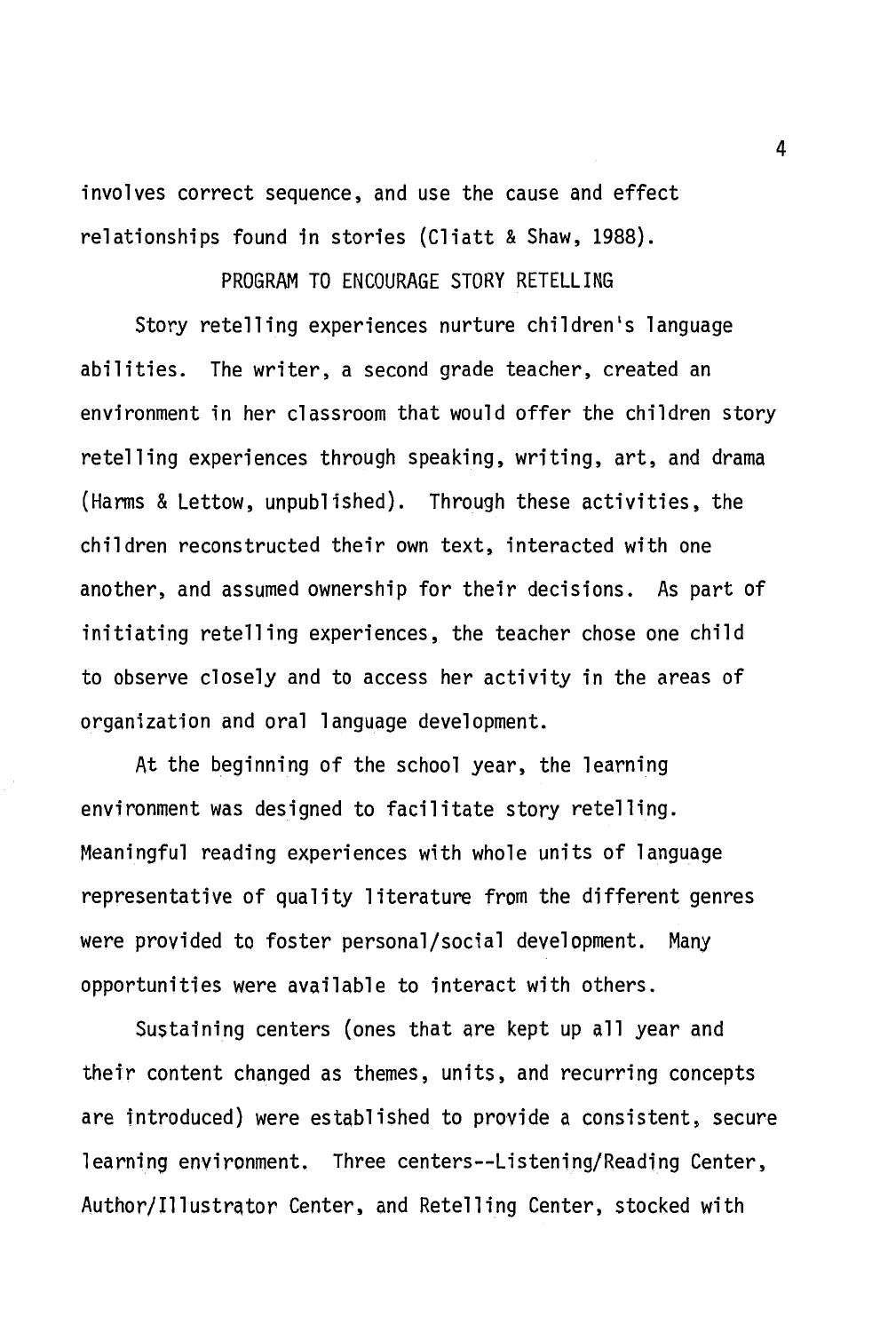quality literature works from many genres particularly supported retelling activity for individual and small group activity. Some of the activities were: a) flannelboard with pieces constructed from pellon representing major elements of a story, for example, characterization, story events, setting, parts of the story (patterns of three or cumulative plot), and plot development--linear or circular; b) monologues focusing on an interesting character; c) sound effects extending a story through sound imagery; d) prop collecting--stuffed animals, toys, and other articles representing characters and other images in a story; e) puppets--traditional and shadow, centering on characterization, movement or plot, and resolve of conflict; f) rebus stories dealing with elements of a story that can be presented visually; g) writing letters from a character's point of view expressing his/her thoughts and feelings; h) narrative pantomime portraying through body movements the actions of characters; i) book design projects (creating illuminated letters, borders, endpapers, and blank leaves) extending the meaning of the text through visual elements; j) mapmaking showing the sequence of events in a story; k) dioramas depicting a story's setting with related characters; 1) drawing a favorite or most important part of the story (Harms & Lettow, unpublished).

Large group activities included: a) shared book and poetry experiences with the teacher modeling reading with selected big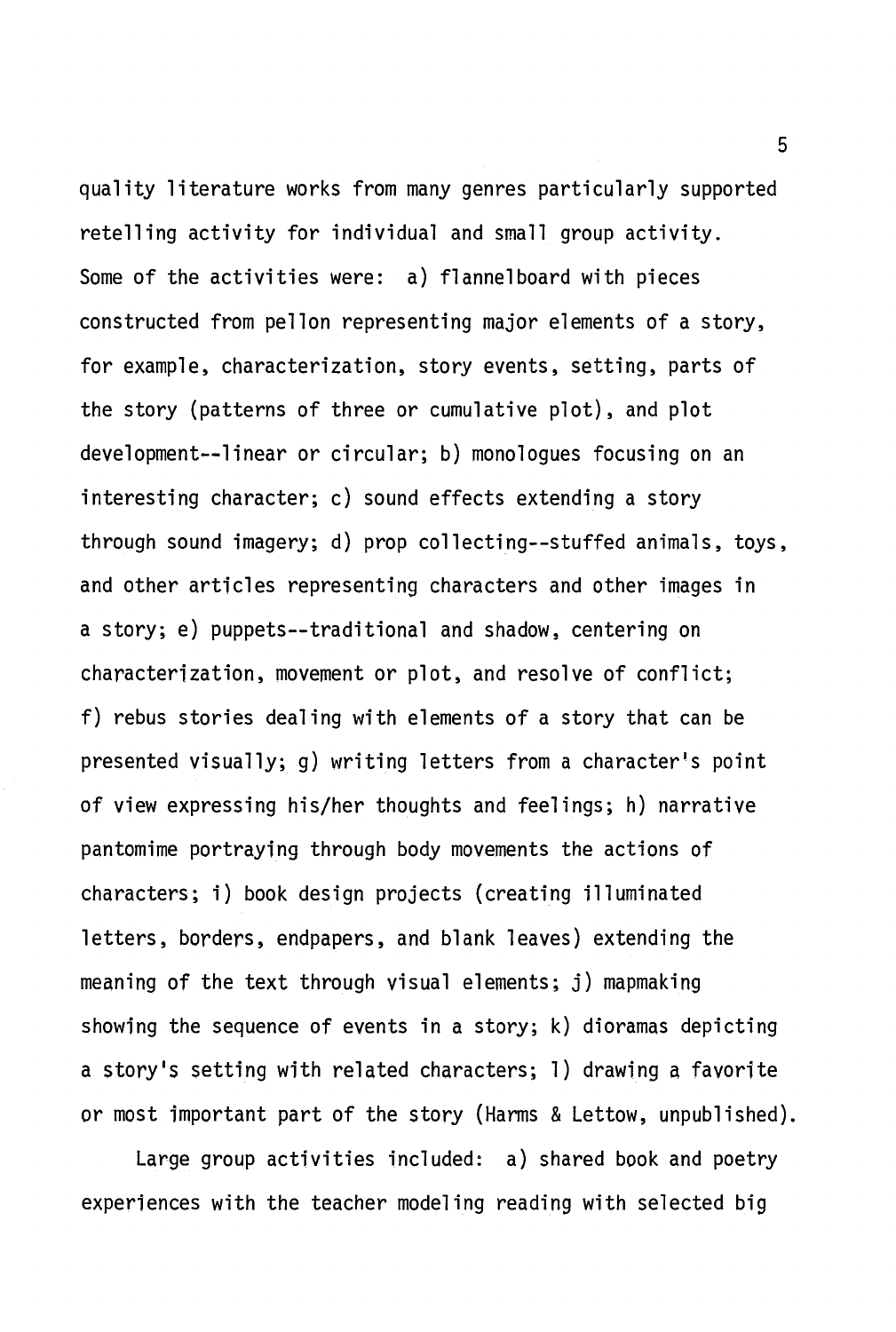books or picture books and subsequently guiding the children to retell the story or poem and b) group storytelling with wordless picture books.

The teacher served as a collaborator to assist the children in story retelling. She read aloud quality literature daily, sometimes several times. The teacher supported the children in retelling stories by using a prompt sheet suggested by Koshinen, Gambrell, Kapinus, and Heathington (1988). This sheet included the elements associated with narrative and expository texts. The narrative elements were: a) Who are the main characters? b) When did the story take place? c) Where did the story take place? d) What important events happened in the story? and e) How did the story end? Expository elements were: a) What is the topic of the selection? and b) What are the important ideas in the selection? (p. 894) This prompt sheet was later made into a poster so the children could prompt one another. When the children had much difficulty retelling a story, they were encouraged to reread or to listen to it again on a tape.

Retelling was integrated with basal reader assignments. Narrative stories with well developed structures were chosen for the children to read and retell to a partner from the same homogeneous reading group. Each child was given a retelling reaction sheet suggested by Koshinen et al. which provided the partner with a structured way to record the narrative elements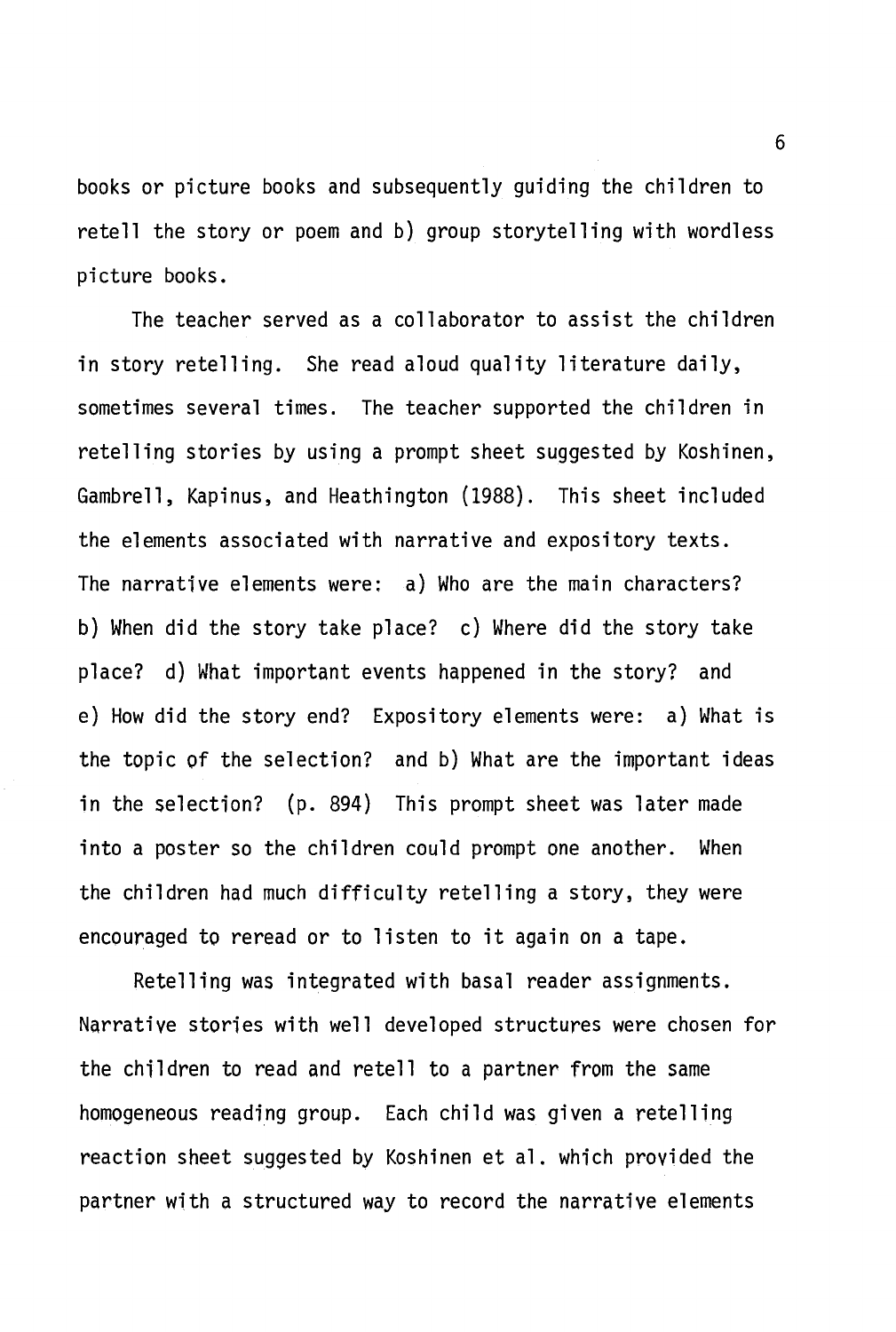included in the retelling. Each day a different child had an opportunity to record, using a cassette recorder, the retelling of the story. The group, including the teacher, listened to the replay and provided positive feedback guided by the prompt sheet poster.

STUDY OF A SECOND GRADE CHILD'S STORY RETELLING

A girl in this second grade classroom was selected for the study. From her responses to John's informal assessment, (1988), she was placed at a second grade reading level in the basal reader. The child read well orally and demonstrated good word recognition skills, but when stories were discussed, she often gave off-task responses. When she was asked to share answers from her workbook, she gave the same type of response. Her behavior indicated that she was not using language to create meaning and that she was not interacting with her audience. Because she was outgoing, cooperative, and anxious to excel, the teacher believed that a rich learning environment in which she could own her language experiences through story retelling would assist her in creating meaning to share with her teacher and peers. The child's progress in story retelling was recorded three times during the year by using a cassette tape recorder.

The analysis of the child's retelling development during the eight-month period was centered on three works. The retellings were recorded in October, January, and April. The October story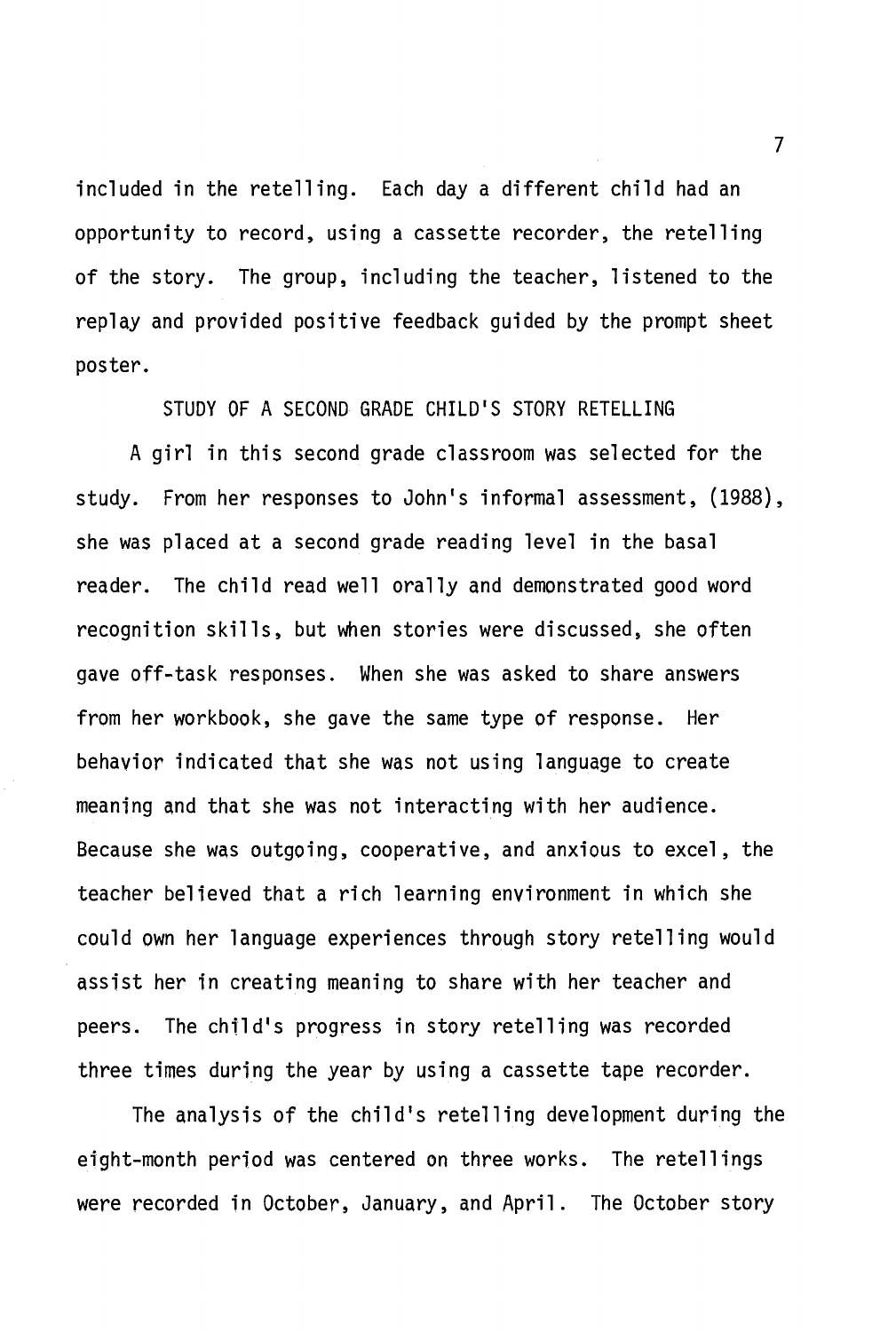was teacher selected. In January and April the child selected the stories. Two instruments were used to assess the child's story retelling. An observational guide with a scoring procedure was used to record the child's growth in the organization of the retellings (Moore, unpublished). These tasks were included: a) a comparison of retold events and author's events; b) a comparison of retold beginning and author's beginning; c) a statement of author's major story problem; d) a statement of retold story's major problem; e) a comparison of retold problem and author's problem; f) a comparison of retold ending and author's ending; g) a comparison of retold and author's sequence; and h) an overall organization score. For each task, the student could receive one of four scores which were A) all of the time, B) sometimes, C) rarely, and D) never. The teacher added a "most of the time" score which was inserted between A and B for the April retelling. The teacher felt that a category stronger than "sometimes" was necessary, yet it could not be as strong as "all." The scoring criteria is presented in Appendix A.

In order to make the scoring as accurate as possible a sheet comparing the author's story elements and the retold story elements was prepared (Appendix B). A transcription of the retold story and scoring sheets for each retelling may be found in Appendices C, D, and E.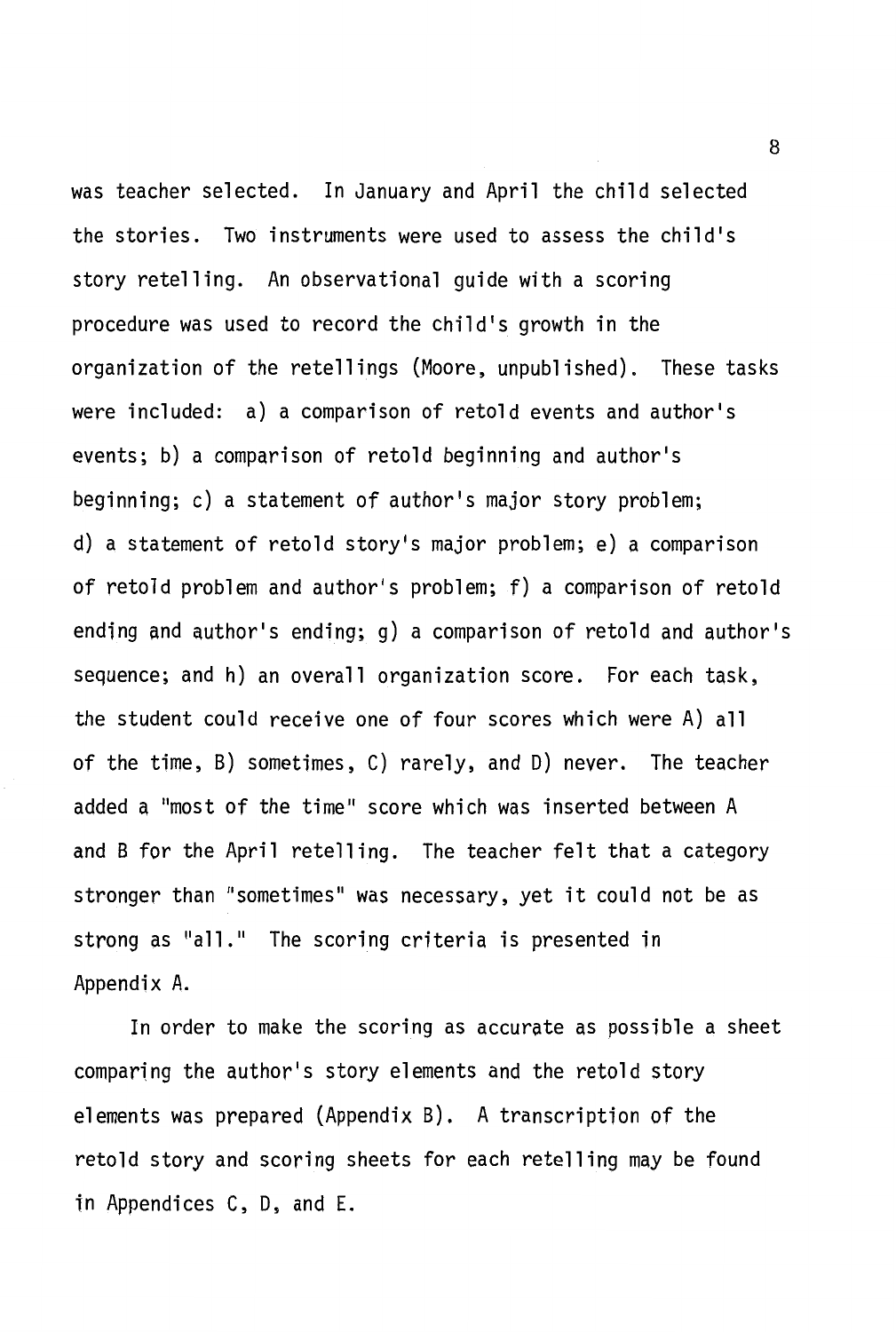A second method of assessment, Revision/Mechanics sheet from the Price Laboratory School developed for second grade (unpublished), was selected for oral language usage. The aspects of oral language usage included: a) use of clear, accurate sentences; b) agreement of subject and verb; c) varying sentence lengths; and d) different kinds of sentences- declarative, exclamatory, and question. For each task the student could receive one of four ratings: excellent, good, fair, or poor.

Analysis of Retold Stories Using the Moore Guide

Eight categories were used to assess the child's growth in understanding the organization of stories. Category One is a comparison of events in the story and those included in the child's retelling. In the October retelling, the child recalled many events in the story and told no events that did not appear in the story. Because one event was left out, the student received a "sometimes" rating rather than "all". In the January retelling, the events retold accurately matched those in the story and were rated "all". In April the events in the story were accurately recalled with one exception; thus the category was rated "mostly".

Category Two is a comparison of the story's beginning and the one told by the child. In the October retelling, the beginning was lacking in two ways: The setting was not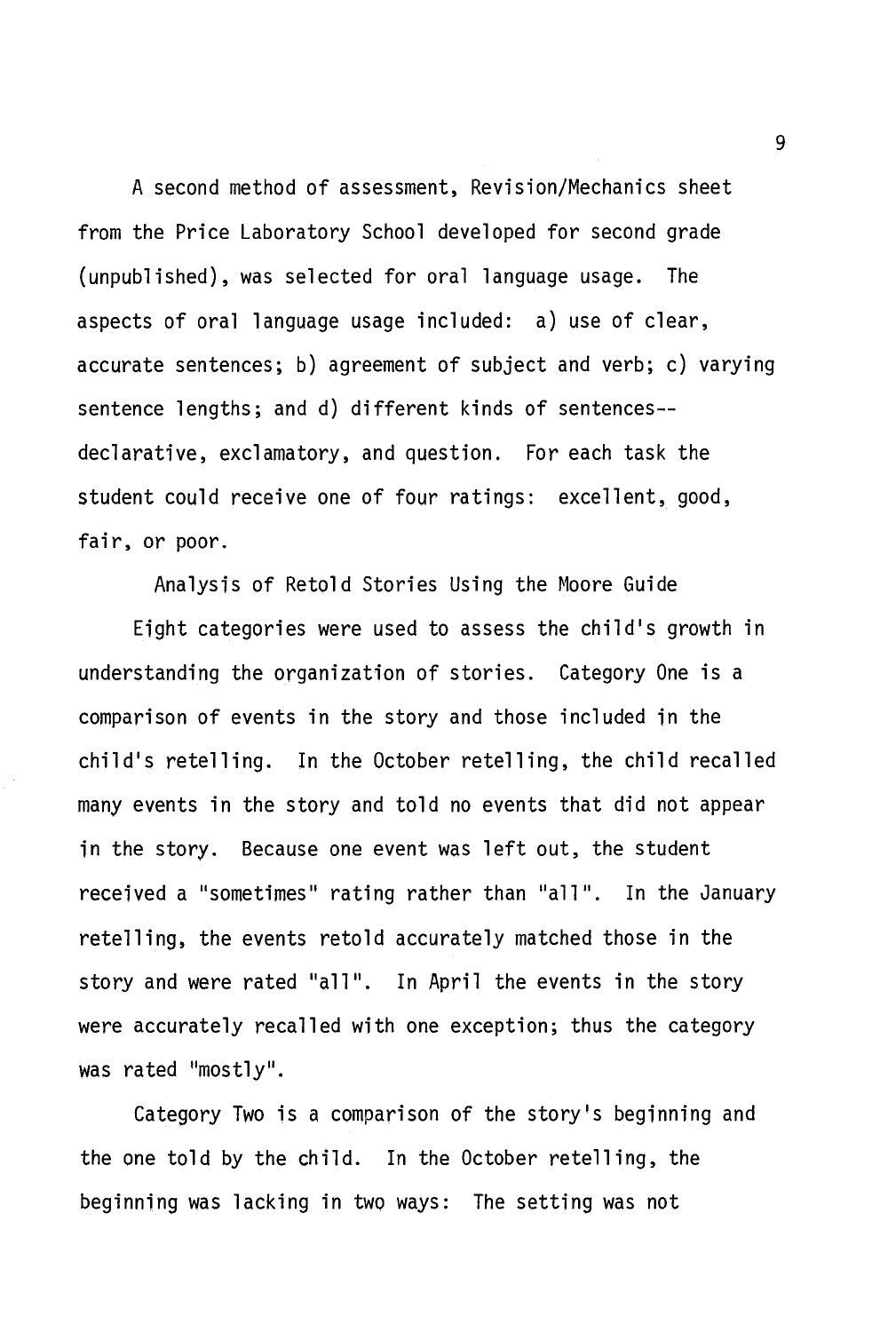described, and one main character was left out; thus the rating was "moderately". In the January retelling, the retold version did not include a description of the setting but started with the initial event; the rating was "moderately". In April the beginning commanded attention and substantially reflected the author's beginning; the rating was "substantially".

Categories Three, Four, and Five are combined for explanation purposes. The third and fourth categories are statements of the author's story problem and retold story problem while the fifth is a comparison of the two. The description of the child's responses focuses on the comparison. In the retelling, the child received a score of "substantially" because her retelling of the problem did not completely match the one in the story. In the retelling, the turtle was swimming when he turned over, but in the original story he was sliding on land. In the January and April retellings, the problems were well defined and matched the story problems, giving ratings of "all".

Category Six is the comparison of the story's ending and the retold ending. For all three stories the child's responses were rated "substantially". In the October retelling, the ending roughly matched, but the final interaction between the two main characters was omitted. In the January retelling, the story ended abruptly, and details were omitted. In the April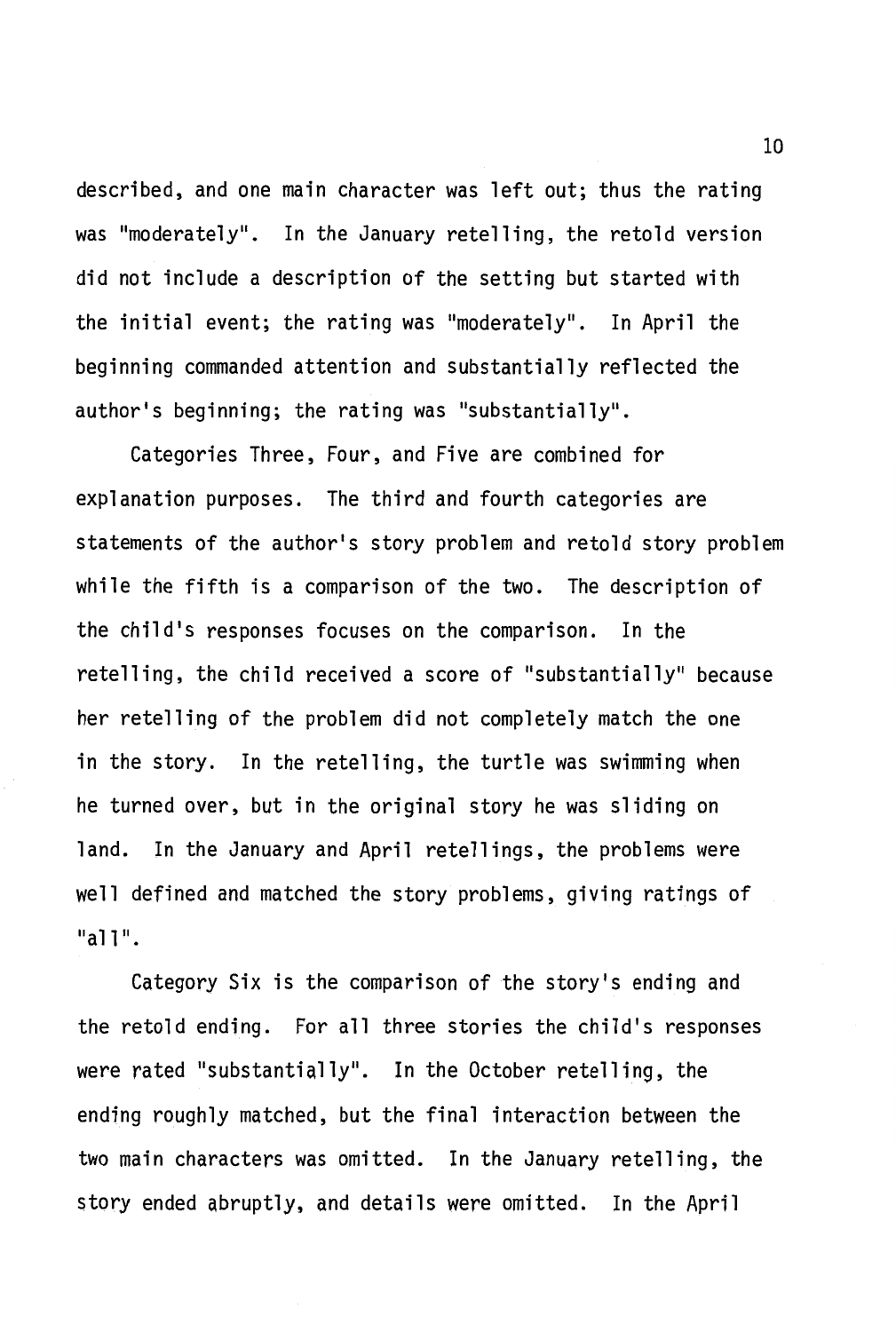retelling, the student's ending generally matched the story ending; however, the match was not exact because the child did not have prior knowledge of camomile tea (Peter Rabbit), and she omitted details.

Category Seven is a comparison of the story's sequence with the retold sequence. Both the October and January retellings were rated "all". Each major event was told according to the story's sequence. The April retelling was rated "mostly," because, for the most part, the retold events matched the story's sequence with one exception. The teacher concluded that because the April story retelling was nearly twice the length of the other two, the performance was excellent and deserved special consideration.

Category Eight is the overall organization score based on results from Categories One to Seven. The October retelling received a rating of 2; the January retelling received a rating of 2.5; and the April retelling received a rating of 2.75. A summary of the results is given in Table 1.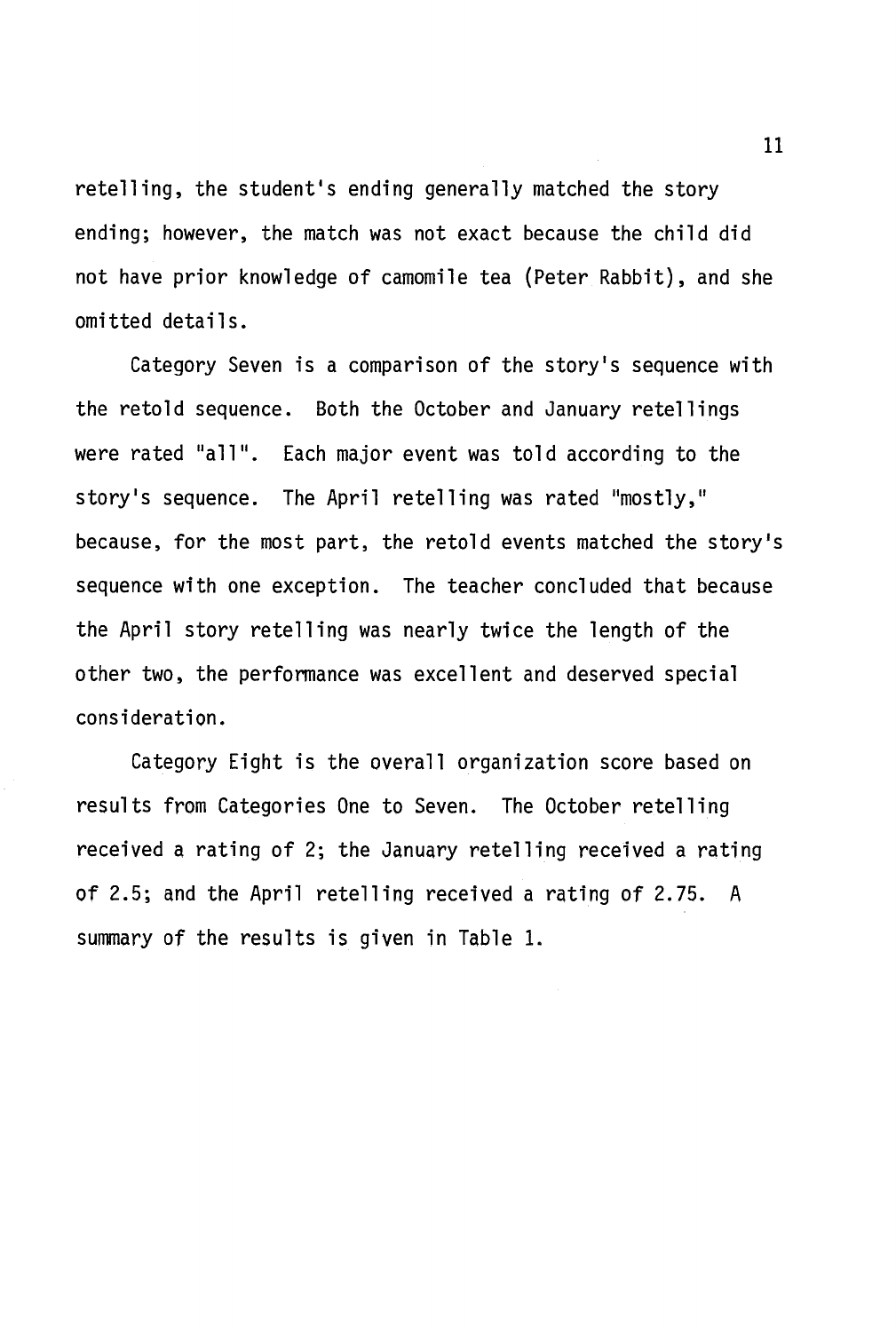Table 1

| Organization:                |                  |                  | Moore's Observational Guide and Scoring Procedure |
|------------------------------|------------------|------------------|---------------------------------------------------|
| Criteria                     | October<br>Story | January<br>Story | April<br>Story                                    |
|                              | 375 words        | 355 words        | 650 words                                         |
| Event<br>matches             | Sometimes        | A11              | Mostly                                            |
| Begin<br>matches             | Moderately       | Moderately       | Substantially                                     |
| Problem<br>matches           | Substantially    | A11              | A11                                               |
| End<br>matches               | Substantially    | Substantially    | Substantially                                     |
| 0rder<br>matches             | A11              | A11              | Mostly                                            |
| Overal <sub>1</sub><br>score | $\overline{c}$   | 2.5              | 2.75                                              |

Analysis of Retold Stories Using

Revisions/Mechanics Sheet

Four categories were used to assess the child's growth in using oral language mechanics. Category One is the use of clear, accurate sentences. The October retelling was rated "poor". Fluency was lacking and was characterized by frequent hesitations marked by the word "ah." Sparse juncture (pauses at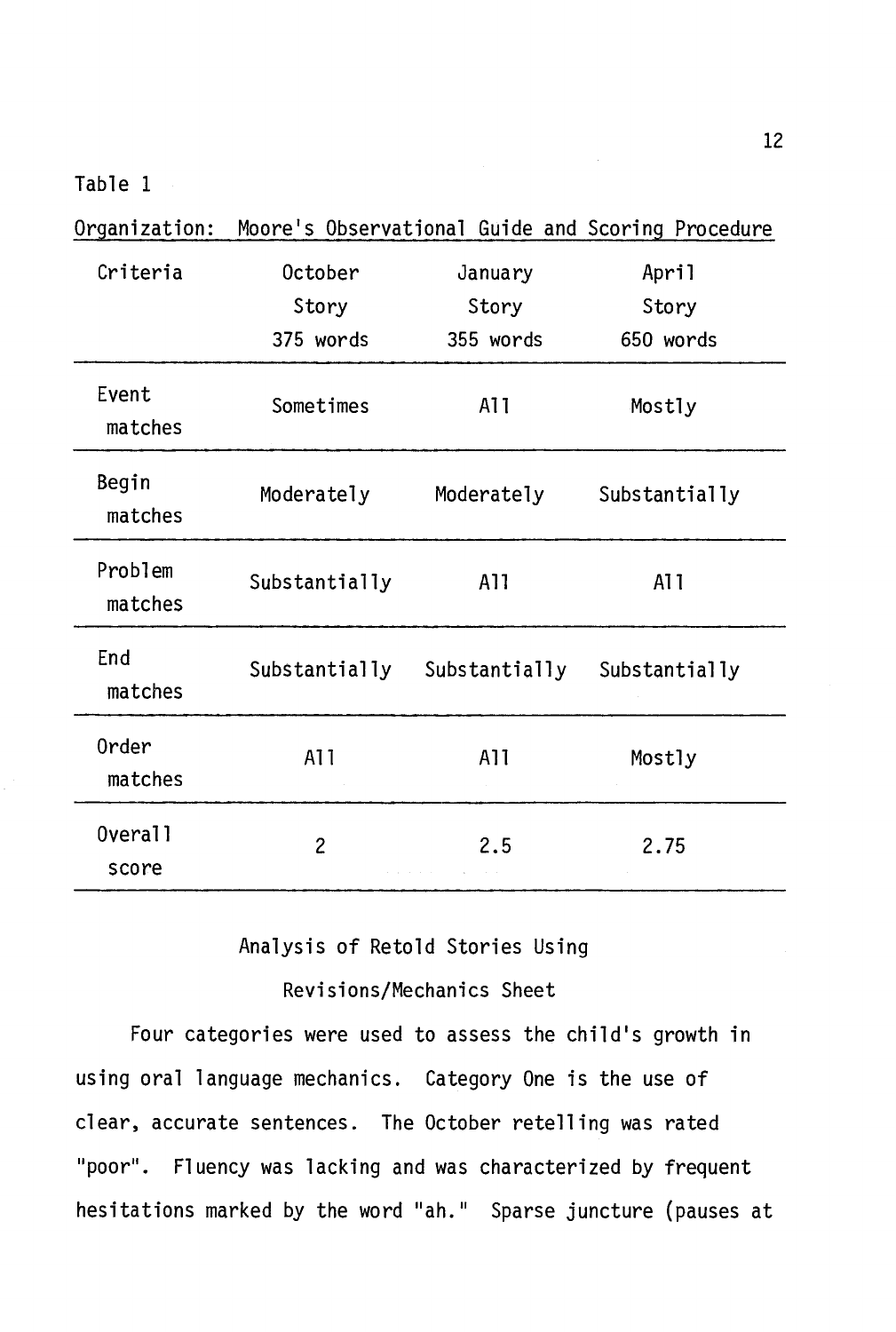the end of phrases, clauses, and sentences) was used; three pauses were observed in the entire story. Frequently the sentences were connected with "and," in fact, nineteen times. The January retelling was rated "good." Fluency was better because there was only one hesitation marked by the word "ah." The use of the word "and" to connect sentences was reduced to nine times. A strength noted in this retelling which was not previously present was expression--the use of a range of pitch and stress. To represent each character's speech, the child used a different tone of voice consistent with the character's personality traits. The April retelling was also rated "good" and was characterized by few hesitations, no use of the word "ah," the use of the word "and" diminished by fifty percent, and excellent expression.

Category Two is the agreement of subject and verb. All three retellings were given "good" ratings because the student had no more than two errors in either of the October or January retellings. Although there were three errors in the April story, the rating was the same because of the length of the story.

Category Three is varying sentence lengths. The October retelling was rated "poor," because the child paused three times in the story of 375 words. The January retelling was rated "excellent." The teacher believed that the child's growth in story retelling could be attributed to the support given by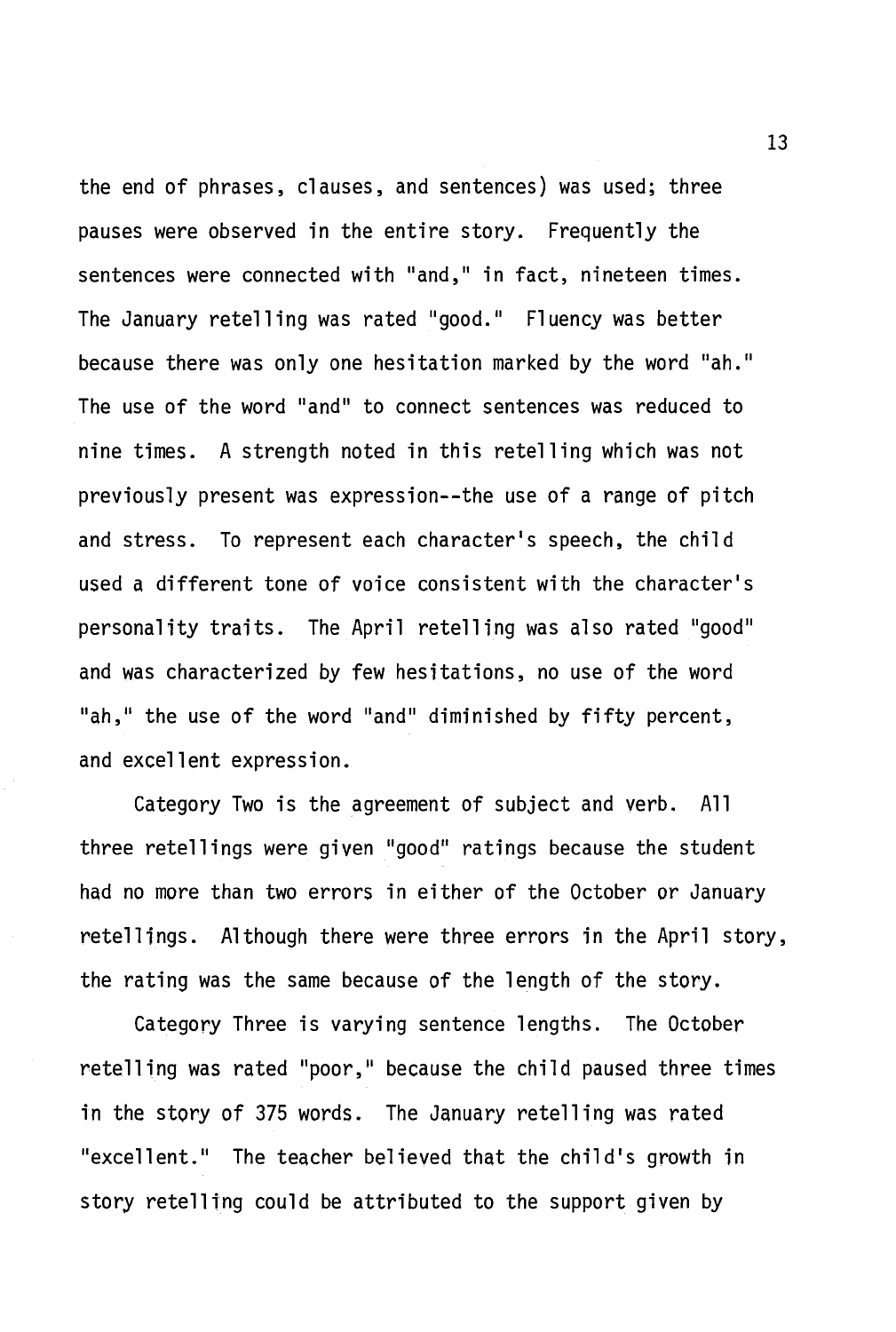flannelboard pieces used as she retold the story. The April retelling was also rated "excellent." Some sentences were as short as two words; others varied from seven to fifteen words. The last sentence contained thirty-four words connected many times by "and" which was not counted as a strength.

Category Four is the use of different kinds of sentences- declarative, exclamatory, and question. The October retelling was rated "poor" because all the sentences were declaratory. The January retelling was rated "excellent" because the child used the types of sentences in her retelling. The following quote taken from this story demonstrates the child's variation of sentence length and use of different kinds of sentences. "I'm going to eat grass at the top of the hill. Run along. And then he waited a while until the big, big, big, big, big Billie Goat Gruff came!" The April retelling also received an "excellent" rating. There were many different kinds of sentences. The following quote taken from the April story demonstrates both variety of length and type: "He had to sneeze. Ker-choo! Mr. McGregor was on his tail in a minute! Peter ran as fast as he could and he ran and ran and ran until he got away." A summary of results is found in Table 2.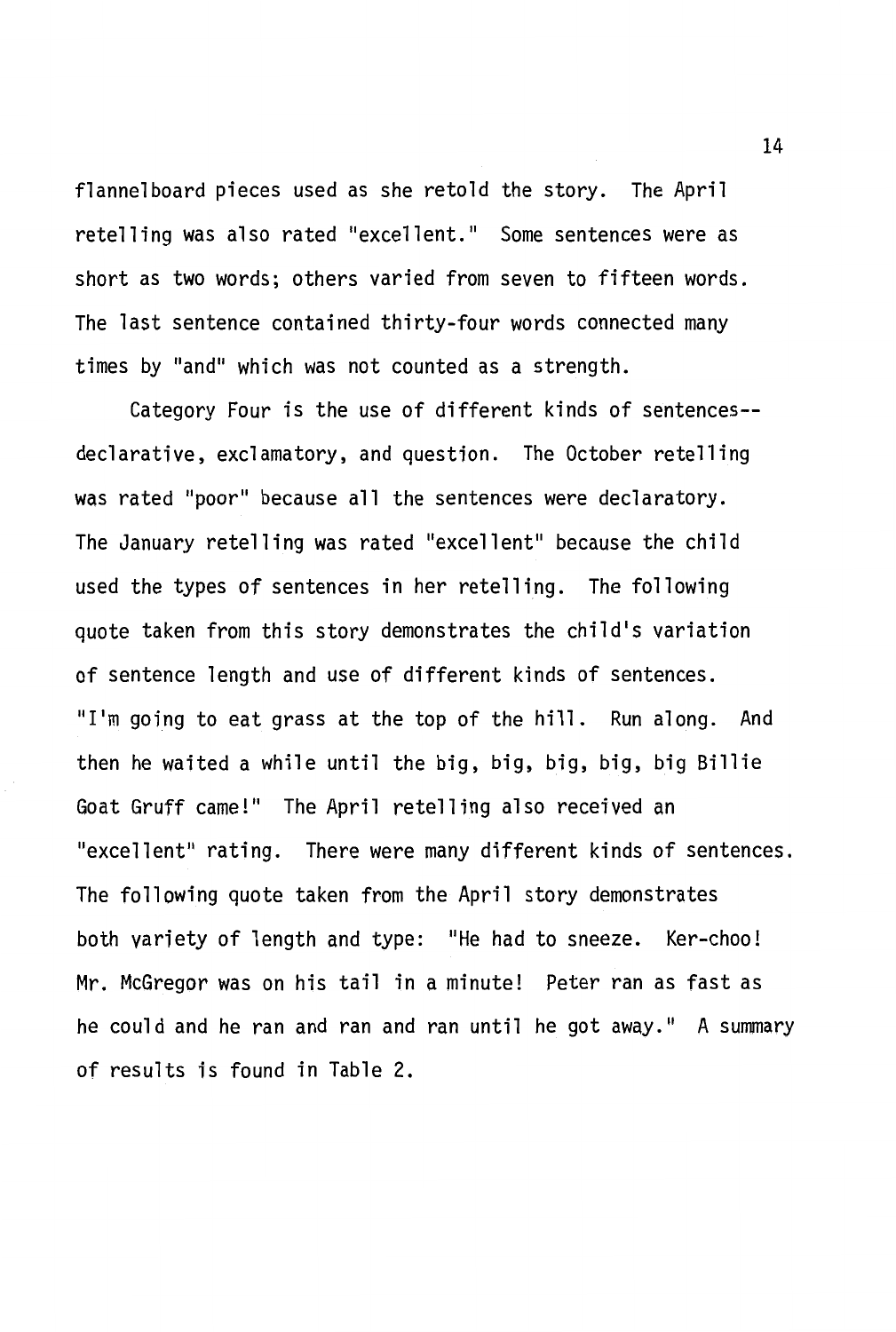#### Table 2

| Sentence<br>Criteria       | October<br>Story<br>375 words | January<br>Story<br>355 words | April<br>Story<br>650 words |
|----------------------------|-------------------------------|-------------------------------|-----------------------------|
| Clear,<br>accurate         | Poor                          | Good                          | Good                        |
| Subject, verb<br>agreement | Good                          | Good                          | Good                        |
| Length<br>variation        | Poor                          | Excellent                     | <b>Excellent</b>            |
| Different<br>kinds         | Poor                          | Excellent                     | Excellent                   |

Oral Language: Revisions/Mechanics Sheet

#### Results

An analysis of the child's retelling development during the eight-month period centered on three retellings recorded in October, January, and April. The specific areas assessed were organization and oral language usage.

### Story Organization

The child showed growth in several areas of organization. In all categories except sequence, the child showed improvement.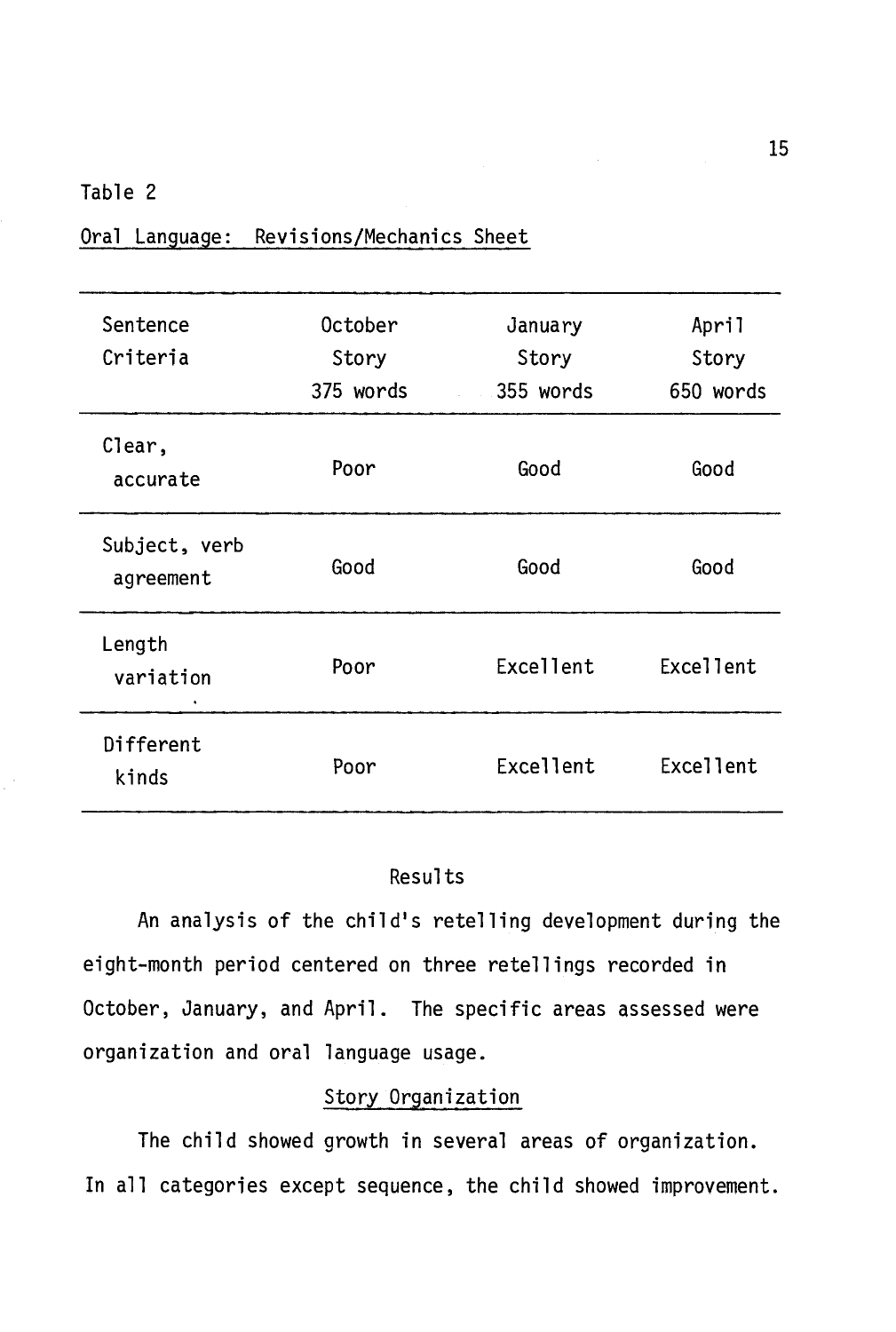It should be noted that while the category of the endings match for the third story is scored "substantially," it would have been a total match if the girl had known that camomile tea is not a medicine. Also, the child deleted one event in the third story; thus, she did not receive the "all" score even though the story is significantly longer than the first and second stories. The length also caused the lower sequence match score on the third story even though sequencing was the child's greatest strength.

#### Use of Oral Language

The child showed growth in several areas of oral language mechanics. Exceptional progress was made in the use of clear, accurate sentences. Agreement of subject and verb was consistent throughout the retellings with only a few exceptions. Also, a great deal of growth was observed in varying the length of sentences and in using different kinds of sentences. Lack of juncture was evident in the first two stories; sentences were connected by "and" rather than ending with pauses. In the third retelling, the child used juncture to signal the end of her thoughts.

#### Summary

At the beginning of the year, the second grade child selected for the study gave oral and written responses that were off-task during the reading instruction period. Opportunities to retell stories were offered to this child as a means of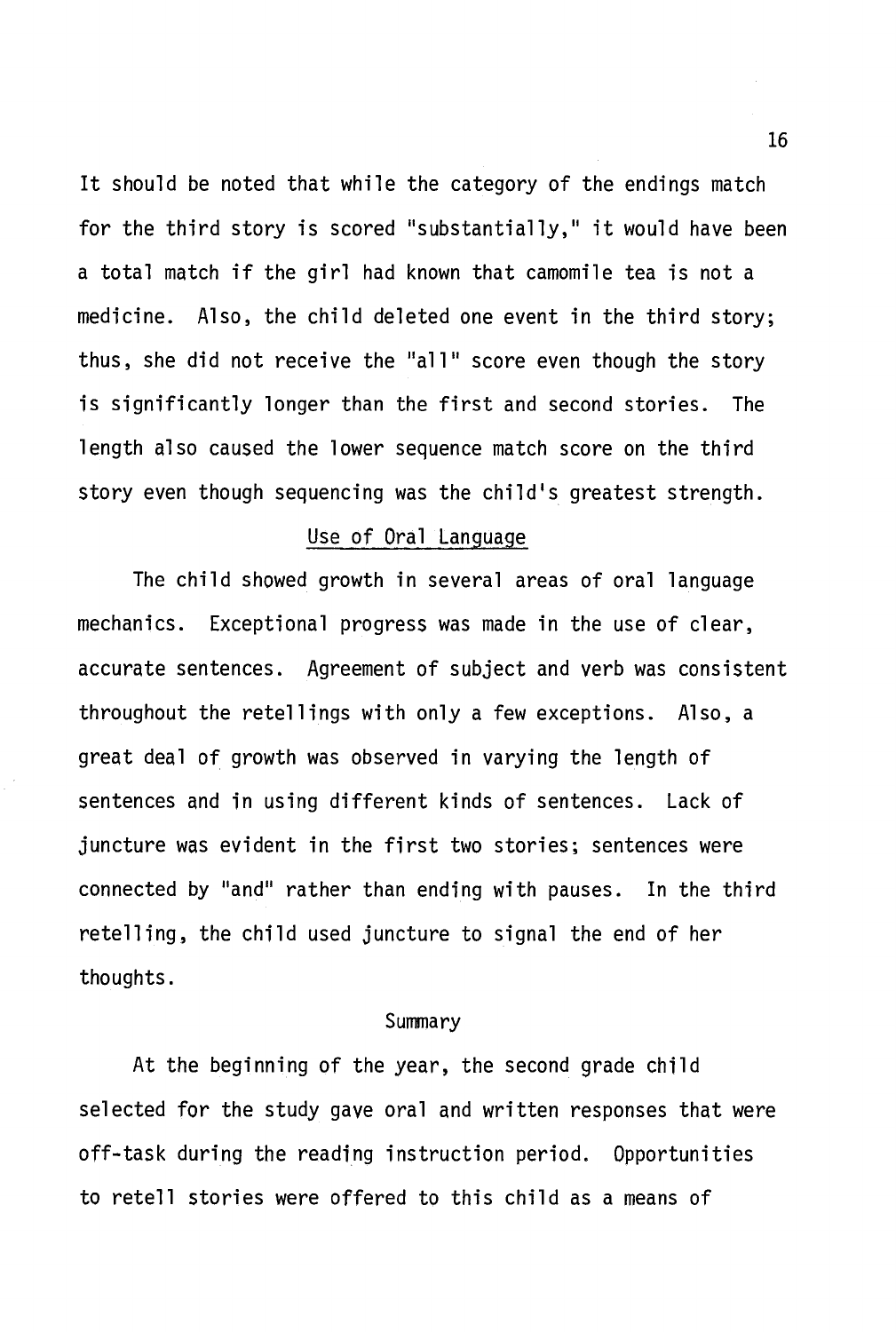assisting her in using language to create meaning. As the year progressed, the teacher noted that the child's story retelling indicated a continuous improvement in organization and use of oral language.

 $\bar{z}$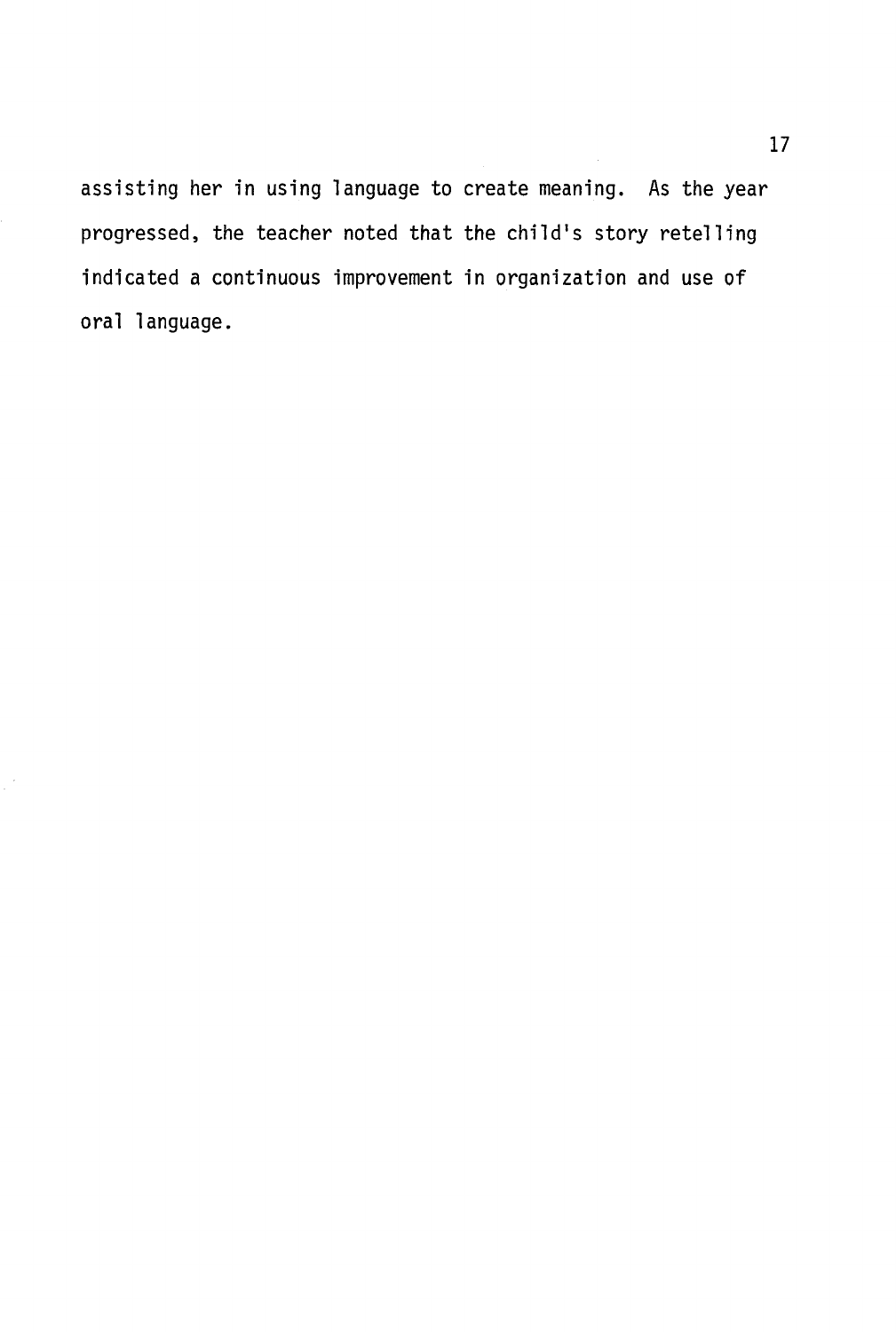#### BIBLIOGRAPHY

- Berliner, D., & Casonova, U. (1987). Retelling stories can help kids become better readers. Instructor, 96, 14-15.
- Cliatt, M. J. P., & Shaw, J. M. (1988). The storytime exchange: Ways to enhance it. Childhood Education, 64, 293-298.
- Garrard, K. R. (1987). Helping young children develop mature speech patterns. Young Children, 42, 16-21.
- Gillet & Temple. (1986). Understanding reading problems (2nd ed.). Boston-Toronto: Little, Brown and Co.
- Golden, J.M. (1984). Children's concept of story in reading and writing. The Reading Teacher, 37, 578-584.
- Goodman, K. (1986). What's whole in whole language? Portsmouth, NH: Heinemann.
- Harms, J.M., & Lettow, L. J. Tell it again: Many ways to learn story structure. Unpublished manuscript.
- International Reading Association (1986). Joint statement on literary development and pre-first grade. The Reading Teacher, 89, 819-821.
- Koskinen, P. S., Gambrell, L. B., Kapinus, B. A., & Heathington, B. S. (1988). Retelling: A strategy for enhancing students' reading comprehension. The Reading Teacher, 41, 892-896.
- Magee, M.A., & Sutton-Smith, B. (1983). The art of storytelling: How do children learn it? Young Children, 38, 4-12.
- Mandler, J. & Johnson, N. (1977). The rembrance of things parsed. Cognitive Psychology, 9, 111-151.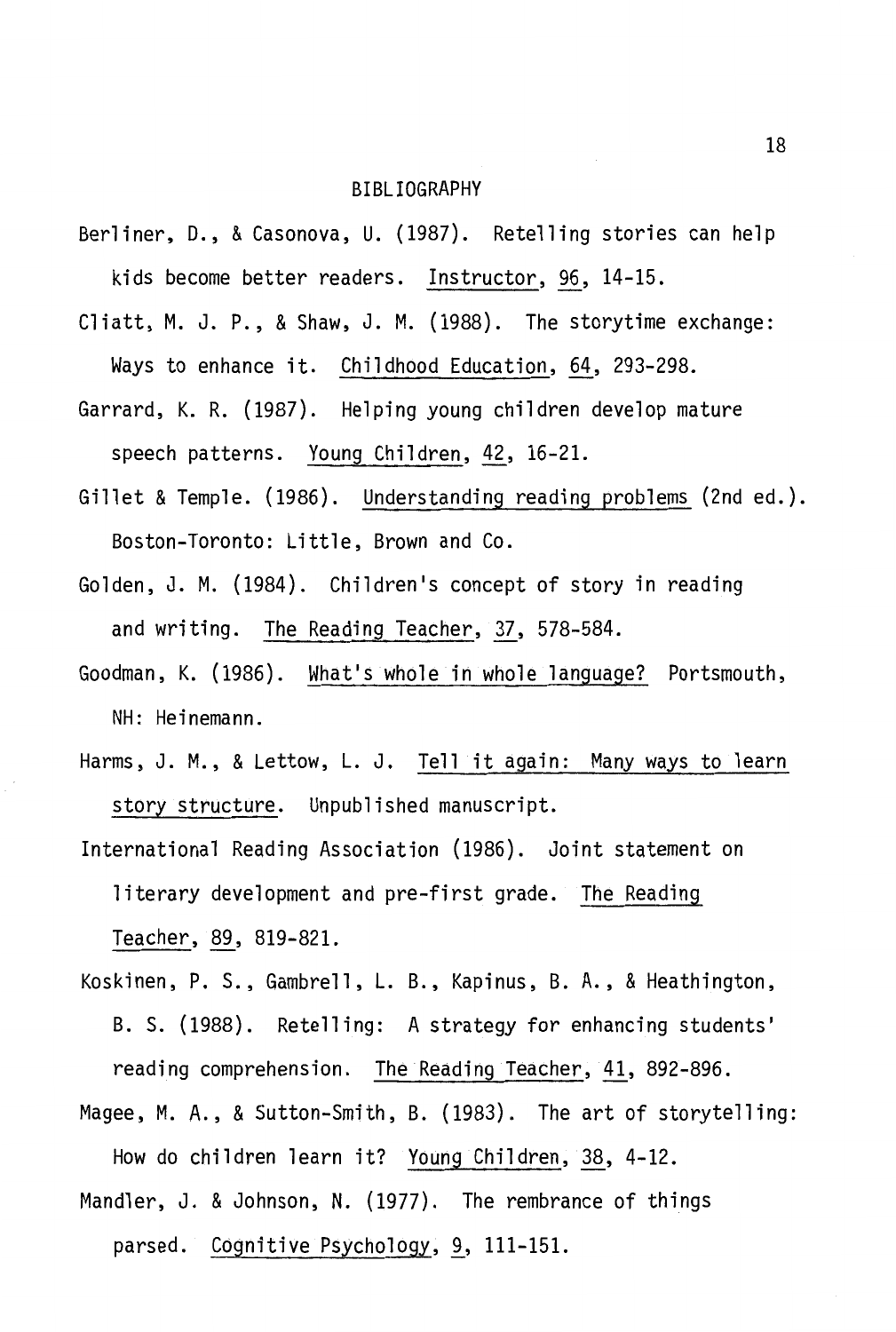- Marshall, N. (1983). Using story grammar to assess reading comprehension. The Reading Teacher, 36, 616-620.
- Moore, D. Story retelling: Organization worksheet. Unpublished.
- Morrow, L. M. (1979). Exciting children about literature through creative storytelling techniques. Language Arts, 56, 236-243.
- Morrow, L. M. (1985). Reading and retelling stories: Strategies for emergent readers. The Reading Teacher, 38, 870-875.
- Morrow, L. M. (1985). Retelling stories: A strategy for improving young children's comprehension, concept of story structure, and oral language complexity. The Elementary School Journal, 85, 647-661.
- Pickert, S. M. (1980). Children's understanding of storytelling. Momentum, 11, 12-14.
- Pickert, S. M., & Chase, M. L. (1978). Story retelling: An informal technique for evaluating children's language. The Reading Teacher,  $31, 528-531.$
- Rummelhart, D. (1975). Notes on a schema for stories. In D. G. Dobrow & A. Collins (Eds.), Representation and understanding. New York: Academic Press.
- Schwartz, M. (1987). Connecting language through story. Language Arts, 64, 603-610.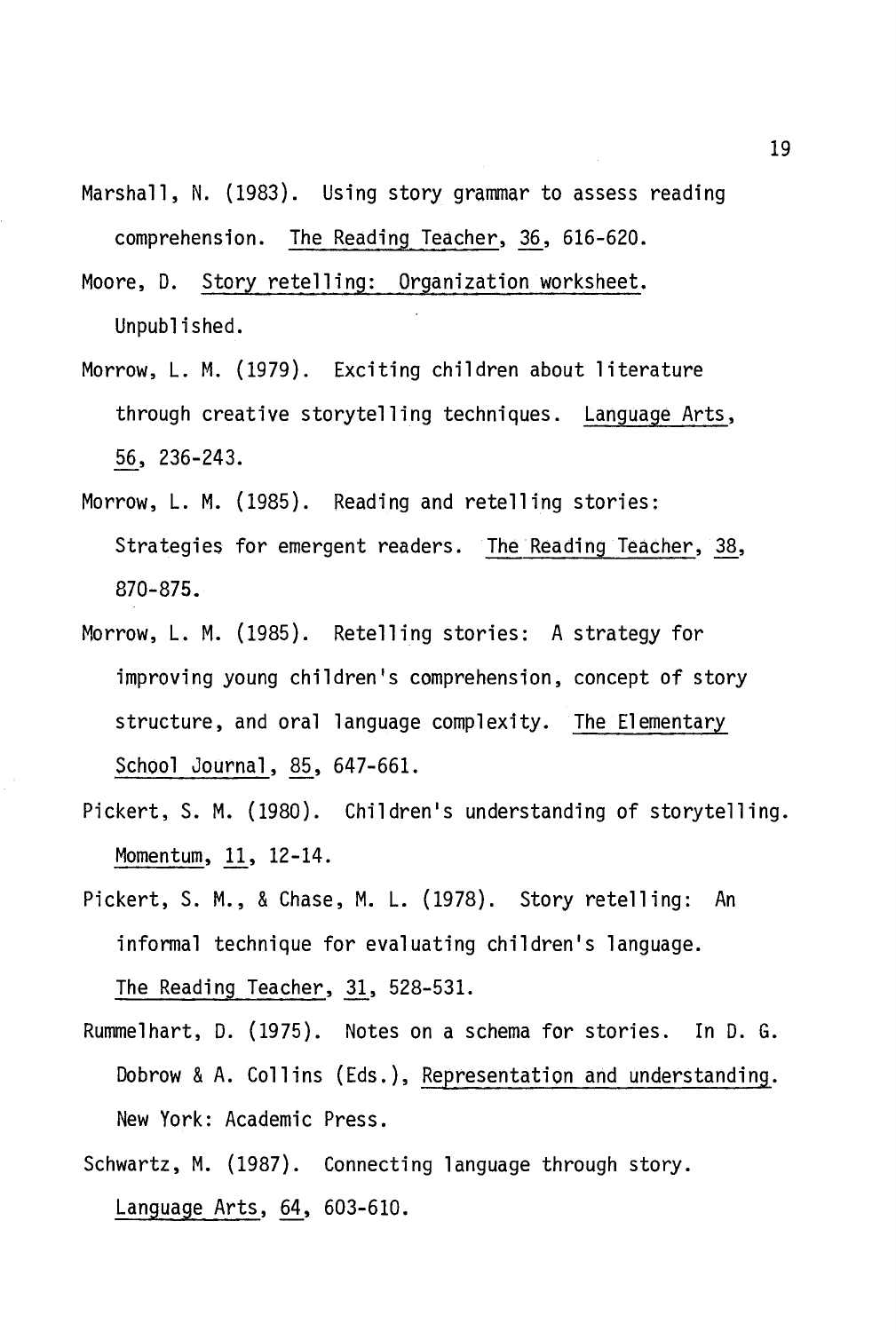Smith, F. (1983). Essays into literacy. Portsmouth, NH: Heinemann.

Trelease, J. (1982). The read aloud handbook. New York: Penguin.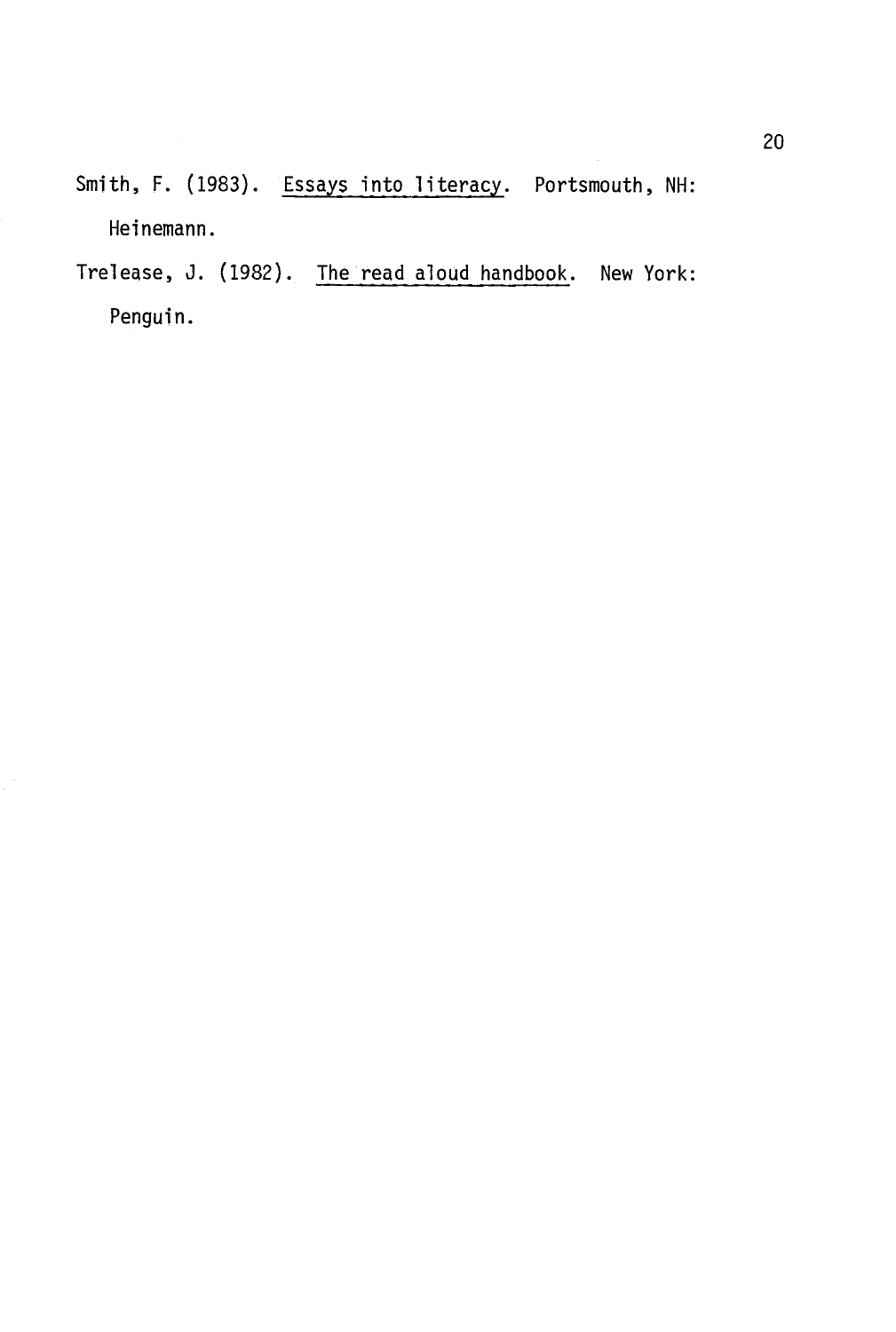#### APPENDIX A

#### STORY RETELLING:

#### OVERALL ORGANIZATION RATING SHEET

RATING 3: Events that accurately represent the author's events Events that are told according to the author's sequence

A beginning that matches the author's

A well-defined story problem that matches the author's A conclusion that wraps up the story according to the original

No irrelevant details

RATING 2: Some story events that change the author's events Some events that are told out of order A beginning and conclusion that roughly match the author's Action that rambles without clearly defining the author's central problem Few irrelevant details

RATING 1: Many events that do not appear in the author's story Few events recalled A beginning and/or ending that differs from the author's Omission of the author's central story problem Many irrelevant events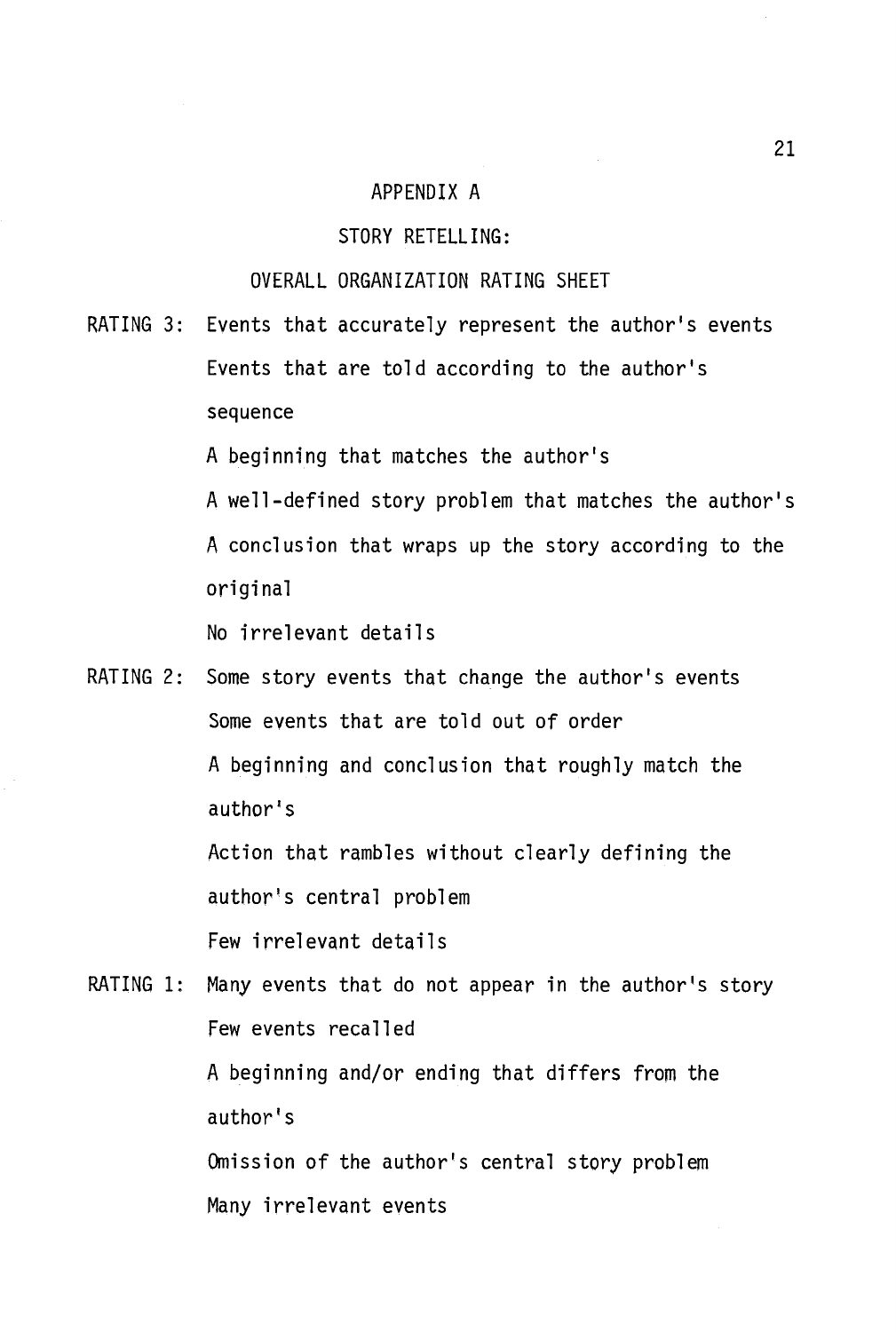RATING 0: No main idea or point to the story

Practically no events recalled An overall impression of disorder because of jumbled arrangement of ideas No beginning, middle, or end Many irrelevant details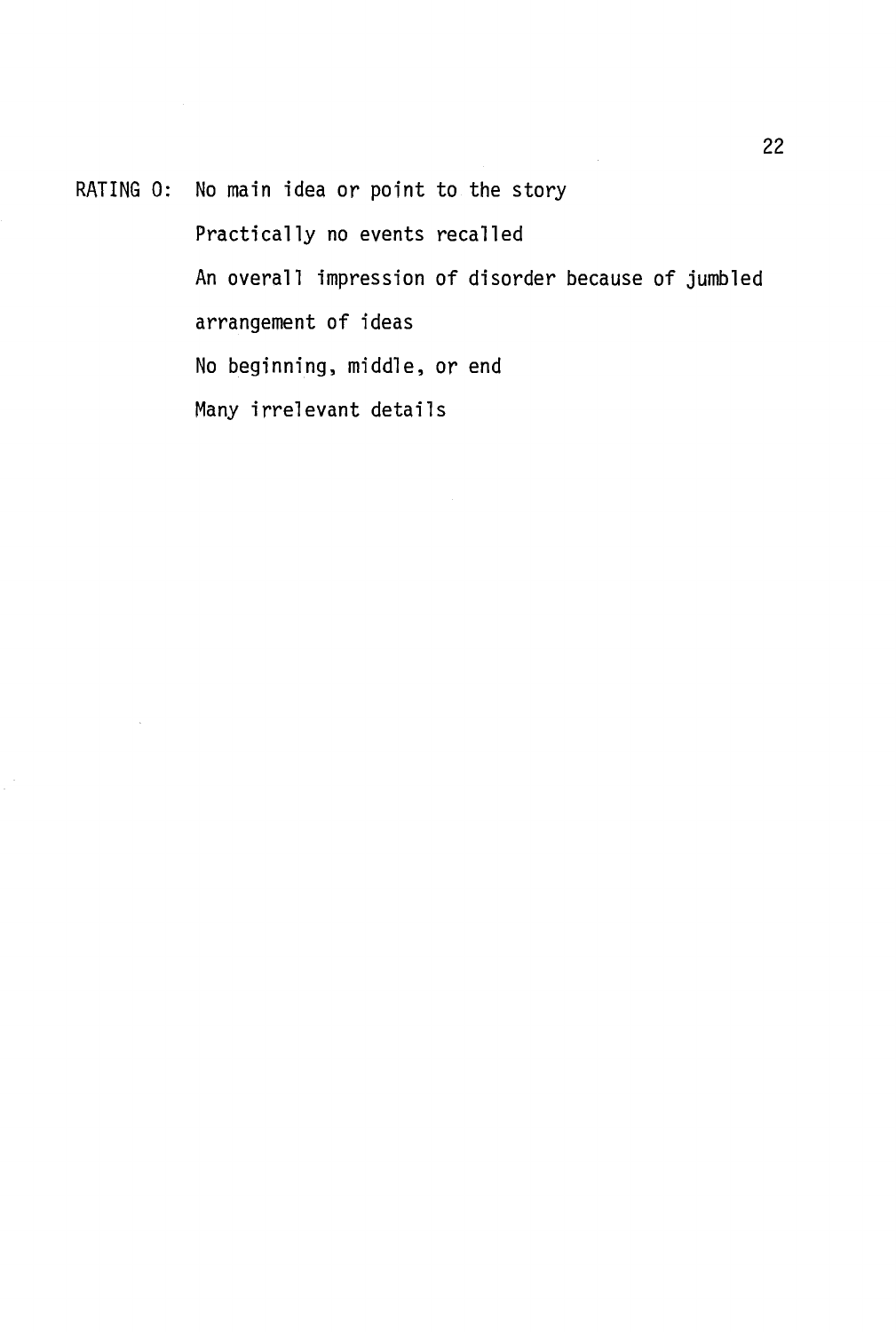#### APPENDIX B

#### RETELLING STORY ELEMENTS -- OCTOBER STORY

#### Story

Setting Timothy Turtle and his friend Frog lived in the woods next to a river.

Initiating event Timothy is sliding down a hill and accidentally turns over on his back.

Internal response Timothy realizes that he needs help.

Attempts Timothy asks help from Squirrel, Rabbit, Possum.

Outcomes All fail.

Attempt Frog suggests pushing Turtle into water where he will turn over automatically.

Outcome Animals do as Frog suggests.

**Consequence** Timothy turns over.

Reaction T1mothy thanks all his friends and gives Frog a ride up the river on his back.

Child

Setting Timothy is introduced but Frog is left out; no mention of river.

Initiating event Timothy is swimming when he accidently turns over.

Internal response Details not right in retelling. Timothy does not yell and yell but tries to turn over himself.

Attempts Animals and sequence are correct but details aren't.

Outcomes All fail.

Attem~t Retelling does not give Frog's actual directions but understanding is there.

Outcome Same.

Consequence Same.

Reaction The retelling does not wrap the story up according to the original. It simply ends after Timothy turns over.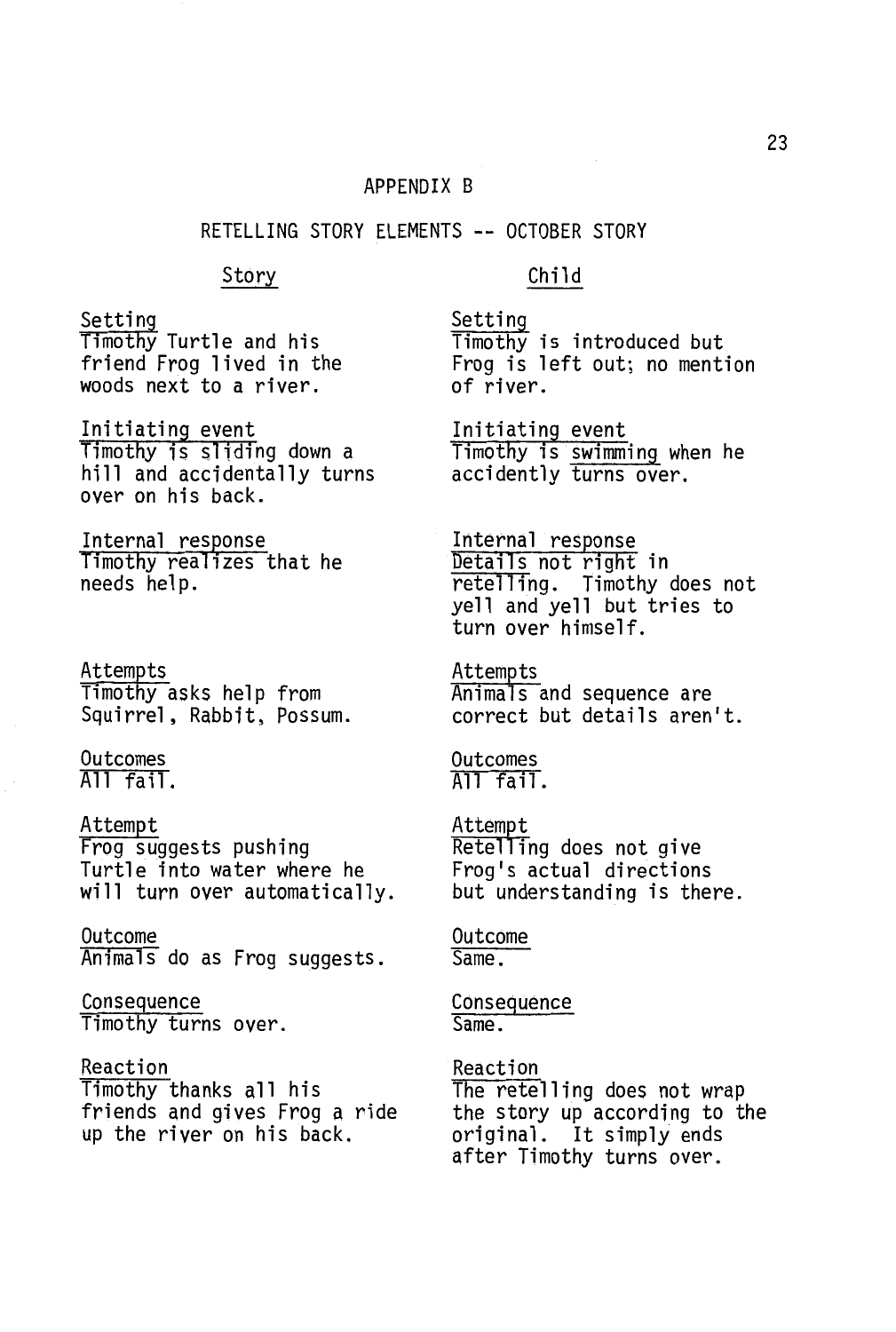#### Story

#### Setting

There are 3 goats who want to go to the hillside. In order to get there they must cross a bridge under which lives a great ugly troll.

Initiating event The youngest Billie Goat Gruff starts to cross the bridge.

Internal response The youngest goat is afraid he's going to be eaten.

#### Attempt

Youngest goat begs troll not to eat him and to wait for 2nd (bigger) goat to cross.

Outcome Troll agrees--goat gets across safely.

#### Attempt

Second goat tries to cross bridge, begs troll to wait for 3rd {bigger) goat to cross.

Outcome Troll agrees--goat gets across safely.

Attempt 3rd goat tries to cross bridge, challenges troll.

#### Outcome

Troll and 3rd goat fight.

#### Child

Setting

Only the first goat is introduced. There is no mention of the hillside nor the bridge. The troll is not introduced until the 1st goat starts to cross the bridge.

Initiating event Same.

Internal response Adequate--Storyteller showed this in her voice.

Attempt Good--lst goat does not beg not to be eaten but does suggest that troll wait for 2nd goat.

Outcome Same.

Attempt Same.

Outcome Same.

Attempt Same.

Outcome Same.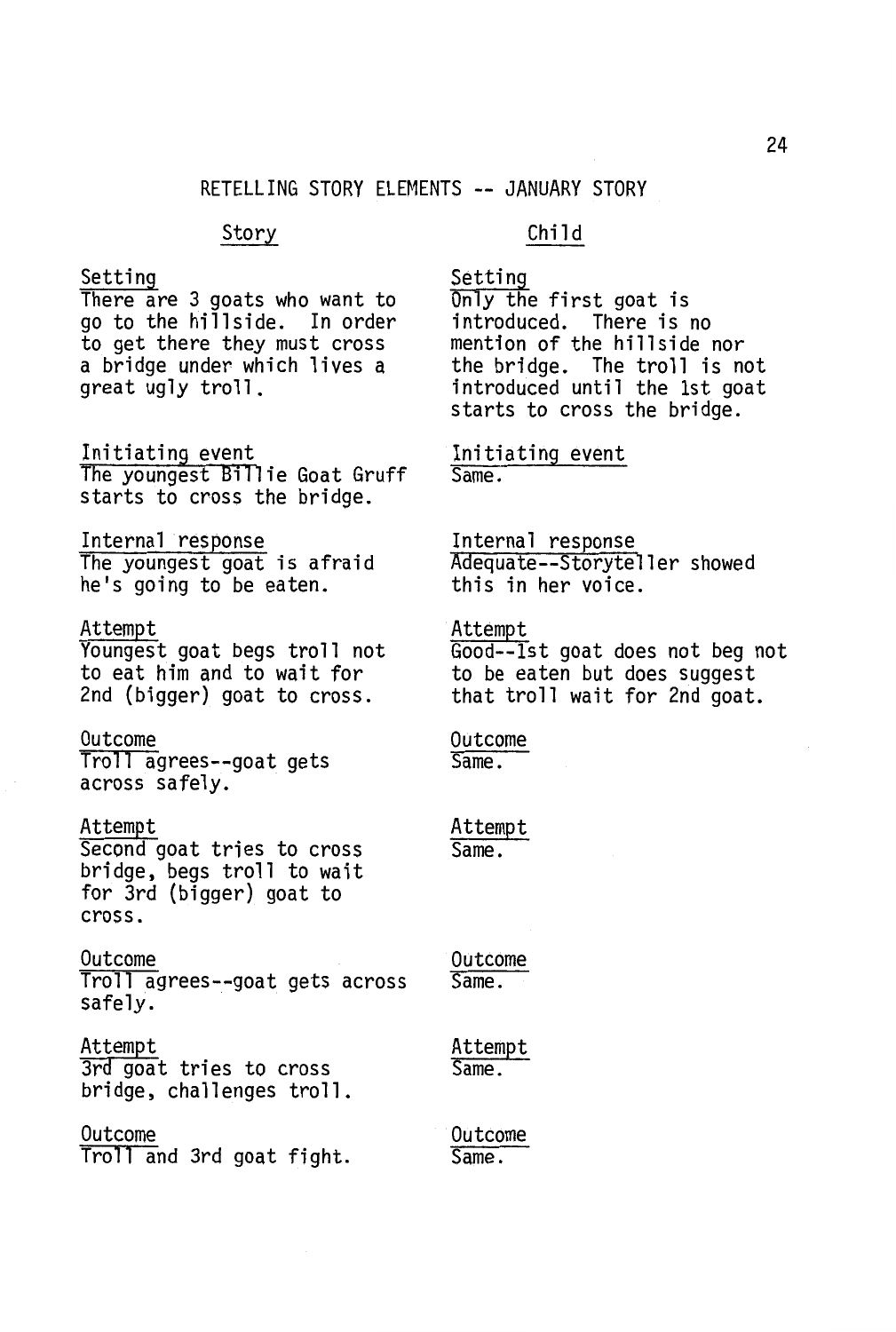January story -- continued

#### **Consequence**

Troll is thrown in river- goat's safe.

**Consequence** Same.

Reaction

Goats got fat on the hillside and eventually went home again. Reaction Same.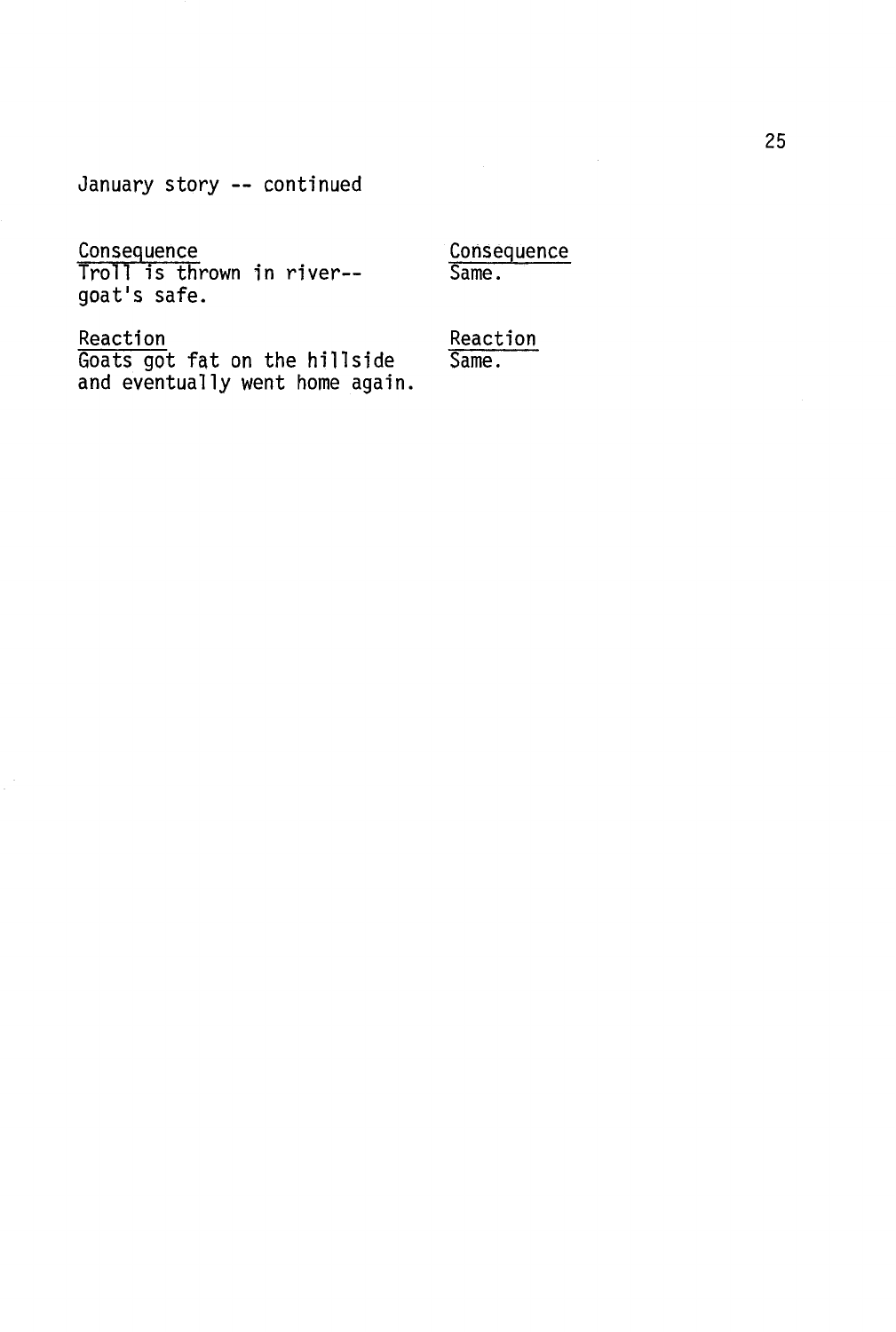#### RETELLING STORY ELEMENTS -- APRIL STORY

#### Story

#### Child

#### Setting

Four little rabbits lived with their mother underneath the root of a big fir tree.

#### Initiating event

Mother Rabbit goes to bakery, gives instructions to children<br>and the warning: Do not go into Mr. McGregor's garden.

Internal response Peter runs straight to Mr. McGregor's garden.

#### Attempt Peter begins to eat vegetables (lettuce, French beans, radishes, parsley.)

Outcome Mr. McGregor sees him.

#### Attempt

Peter tries to find gate<br>but loses shoes.

Setting Good with one exception. Fir is mispronounced. (Obviously word has no "real" meaning for child--no prior knowledge.)

### Initiating event

Good. Example: "'Now my<br>dears,' said old Mrs. Rabbit one day, 'You can go right<br>along but don't go into Mr. McGregor's garden. Now run along.<sup>111</sup>

Internal response<br>Same. Example: ". . . and Peter, of course, who was very naughty went straight to Mr. McGregor's garden."

#### Attempt

Fairly good. Lettuce same- does not mention beans,<br>radishes or parsley. Child radishes or parsley. has Peter eat carrots to feel better, author says parsley.

## Outcome

Good. Example: "And around the corner who should he meet but Mr. McGregor!"

#### Attempt

Good. Example: "Peter ran as fast as he could. He could not slow down and he did not look behind. He lost one of his shoes among the carrots and the other among the cabbages."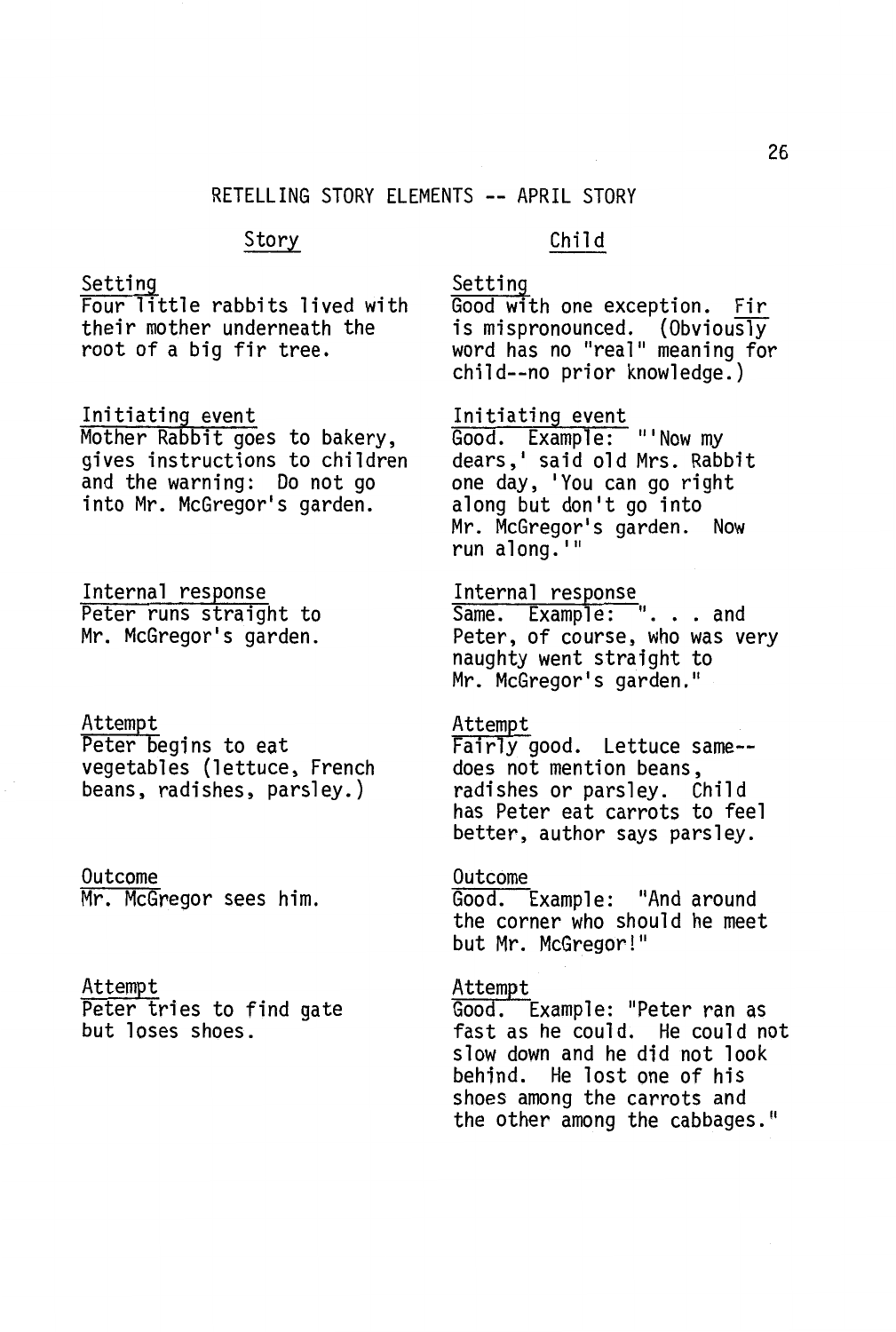#### April story -- continued

#### Outcome

Peter ran faster but the<br>buttons of his coat got buttons of his coat got<br>caught in gooseberry net. Encouraged by sparrows- got out but left jacket<br>behind.

#### Attempt

Peter rushes to tool shed to hide--tries watering can- too much water.

#### Outcome

Peter sneezes--Mr. McGregor nearly catches him.

Attempt Peter meets old mouse whose mouth is full--asks directions.

#### Outcome

Mouse can't answer.

#### Attempt

Peter saw white cat but remembered cousin's warning.

#### Outcome No contact with cat.

## Outcome<br>Good.

Child says, "Then came some black crows and they were very very nice and so they helped him out."

Attempt<br>Adequate match. Child says he runs to shed but she does not mention watering can.

#### Outcome

Good match. Example: "Then he (Mr. McGregor) went over and Peter couldn't hold it. He had to sneeze Ker-choo! Mr. McGregor was on his tail in a minute."

#### Attempt

Child does not mention old mouse. (No match)

Outcome None.

### Attempt

Similar words--connotation wrong. Example: "The little cat (correction) the big cat was wiggling his tail off and on like it was real. Little .... Peter Rabbit knew that he should not harm the kitten because he heard from Little Benjamin Bunny that he got in big trouble when he seen a cať."

Outcome Same. Example: "So Peter Rabbit let it alone and went away."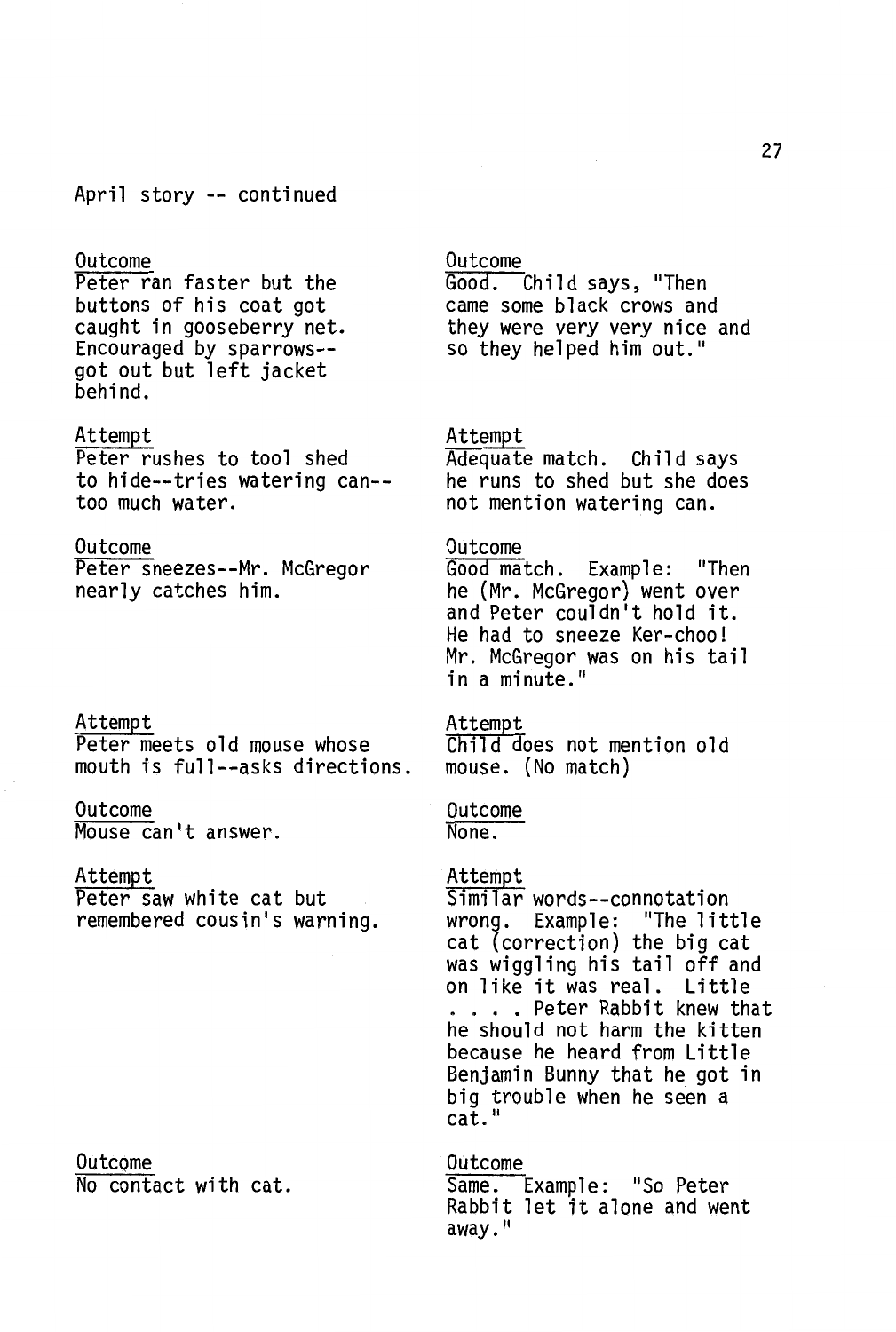#### April story -- continued

#### Attempt

Peter heads back toward tool shed and hears hoeing. Peter climbs on wheelbarrow and spies gate.

#### Outcome

Peter runs for gate and makes it under gate and home. Mr. McGregor hangs up Peter's coat and shoes to make scarecrow.

#### Consequence

Peter is not well and is put to bed and given a dose of camomile tea.

#### Reaction

The 3 good bunnies have bread, milk and blackberries for supper.

#### Attempt

Adequate match. Child says Peter climbs on bench. Then<br>when he gets down she says barrel. (Perhaps no prior knowledge of wheelbarrow.)

#### Outcome

Adequate match. Child forgot about scarecrow, but she does have Peter escape.

Consequence<br>Adequate match. Example: Adequate match. Example: "He did not feel that good after, after {pause) after it was when it was suppertime so Mrs. Rabbit gave him some medicine and he had a tiny bit of supper."

Reaction<br>Adequate match. Example: " . . . and Flopsy, Mopsy and Cottontail of course got blackberries and more good<br>stuff for supper. The end."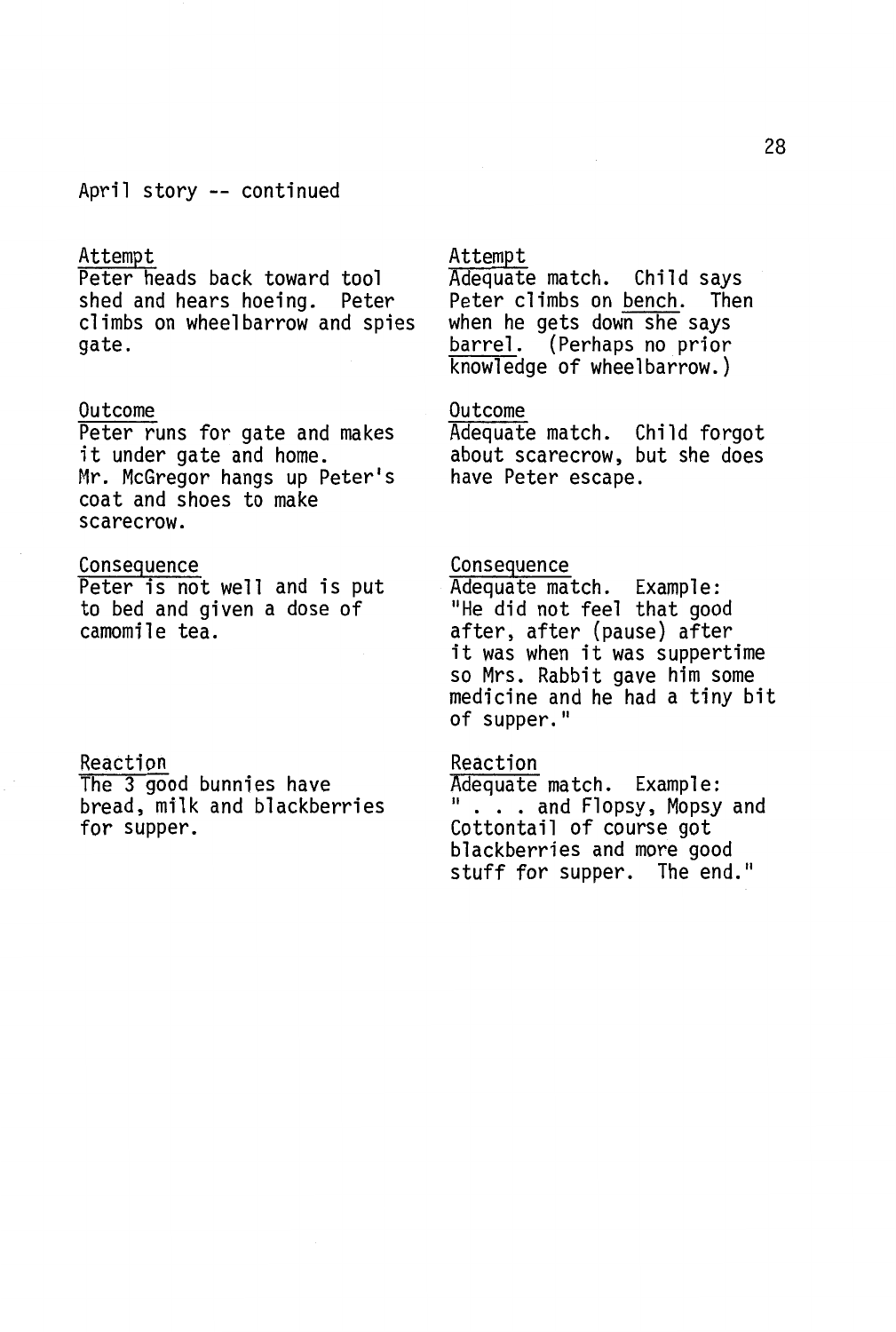#### APPENDIX C

#### OCTOBER STORY RETELLING

What happened was this ah turtle named Timothy and he was swimming and what happened was he ah got on his back and he couldn't get up and he yelled and yelled until ah the until someone came by and then what happened was second then what happened was the ah Squirrel came by and the squirrel said, I'll try to help you and then he tried to push him over but he couldn't get no help, and then the third thing what happened was he went into the woods and he tried to get someone else and he found Rabbit. So what Rabbit did was he went ah rabbit came with him and he ah decided that I'll help you and then they tried and tried and then they still couldn't do it and then the fourth thing they went into the woods and then Squirrel went into the woods to find someone else and Squirrel found a possum and Possum came and then they didn't had an idea and they couldn't turn him over on this stomach. So ah then Frog was "sittin" on the hill laughin' and laughin' and that was the fifth thing and then the sixth thing was they asked her why she was laughin' so hard and she said because you guys can't turn him over and that was funny to the frog and then what happened was sixth is she told them how it happened and then they how to do it and then seventh thing they turned him it and they threw him into the water and splash went all the water and he went back on his stomach.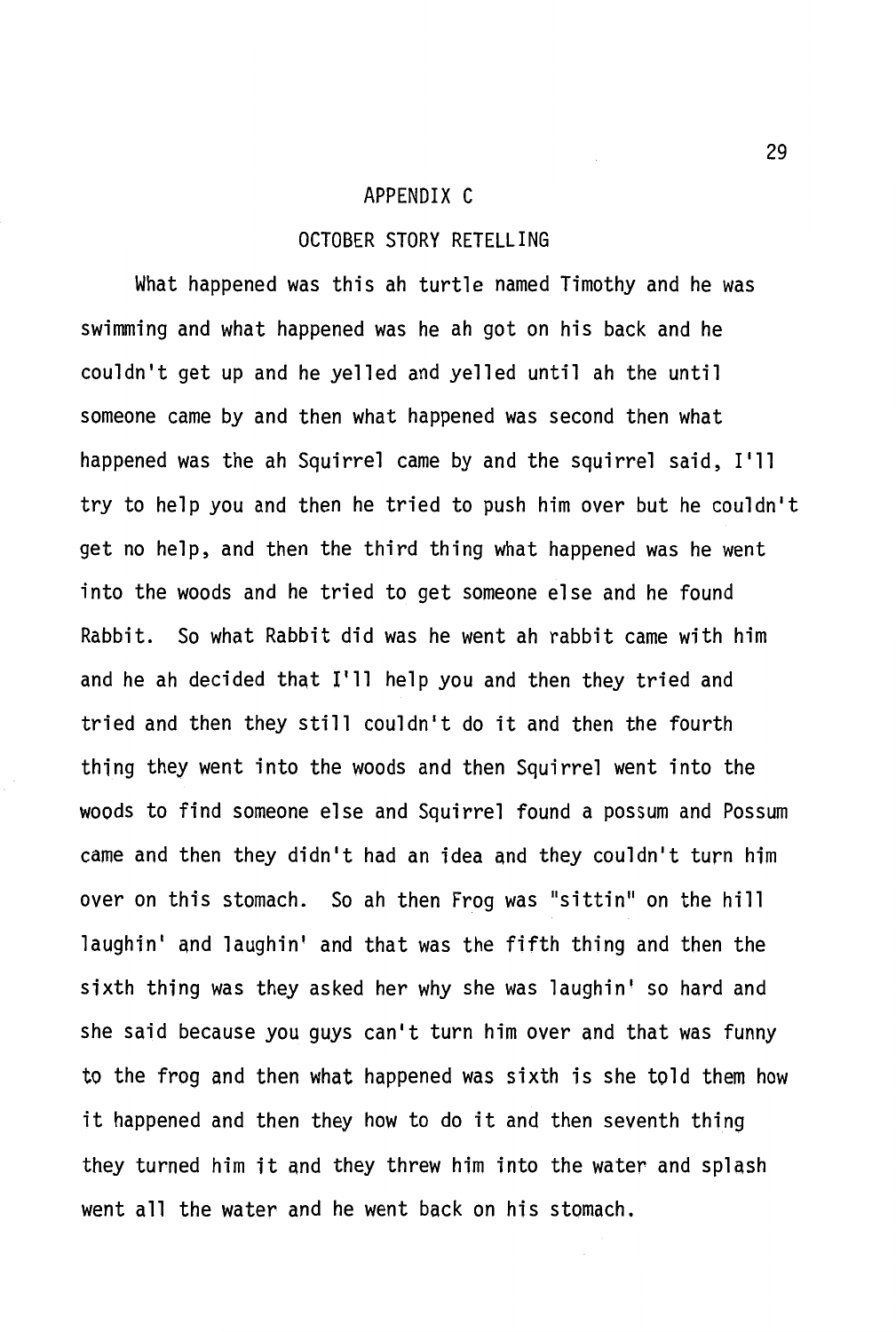# Story Retelling: Organization Work Sheet

| Student                                                                                                                                                                                                                        | Child                                                                                               |                    | Date $_{10-17-88}$                                                                                            |  |  |
|--------------------------------------------------------------------------------------------------------------------------------------------------------------------------------------------------------------------------------|-----------------------------------------------------------------------------------------------------|--------------------|---------------------------------------------------------------------------------------------------------------|--|--|
| Examiner Beverly Graves                                                                                                                                                                                                        |                                                                                                     | Story Teller Child |                                                                                                               |  |  |
|                                                                                                                                                                                                                                |                                                                                                     |                    | October Story                                                                                                 |  |  |
| 1.                                                                                                                                                                                                                             |                                                                                                     |                    | In general, the retold events accurately represent the author's events                                        |  |  |
|                                                                                                                                                                                                                                | All of the time<br>Sometimes                                                                        | С.<br>D.           | Rarely<br>Never                                                                                               |  |  |
| 2.                                                                                                                                                                                                                             | In general, the retold beginning reflects the author's beginning                                    |                    |                                                                                                               |  |  |
| А.<br>В.                                                                                                                                                                                                                       | Totally<br>Substantially                                                                            |                    | Moderately<br>Not at all                                                                                      |  |  |
| 3.                                                                                                                                                                                                                             | What is the author's major story problem?                                                           |                    |                                                                                                               |  |  |
| Timothy Turtle accidentally turns over on his back while sliding<br>and can't get turned over again.<br>What is the retold story's major problem?<br>4.<br>"He got on his back and he couldn't get up and he yelled and yelled |                                                                                                     |                    |                                                                                                               |  |  |
| 5.                                                                                                                                                                                                                             | until someone came by."<br>In general, the retold story problem reflects the author's story problem |                    |                                                                                                               |  |  |
|                                                                                                                                                                                                                                | Totally<br>Substantially                                                                            | D.                 | The big difference is<br>C. Moderately<br>that in the retelling the<br>Not at all<br>turtle was swimming when |  |  |
| 6.                                                                                                                                                                                                                             | he turned over and the<br>In general, the retold story ending reflects the author's story ending    |                    |                                                                                                               |  |  |
|                                                                                                                                                                                                                                | Totally<br>Substantially                                                                            | C.<br>D.           | story says he was sliding<br>Moderately<br>when he turned over.<br>Not at all                                 |  |  |
| 7.<br>In general, the retold events are told according to the author's sequence                                                                                                                                                |                                                                                                     |                    |                                                                                                               |  |  |
|                                                                                                                                                                                                                                | All of the time<br>Sometimes                                                                        | С.<br>D.           | Rarely<br>Never                                                                                               |  |  |
| With the above information in mind, read the Overall Organization<br>8.<br>Rating Sheet. In your opinion, the story you are rating is approximately<br>2 in organization.                                                      |                                                                                                     |                    |                                                                                                               |  |  |
| 9.                                                                                                                                                                                                                             | Check your judgment by doing one of the following:                                                  |                    | (See attached sheet)                                                                                          |  |  |
| A. I rated this story 3 in organization.                                                                                                                                                                                       |                                                                                                     |                    |                                                                                                               |  |  |

(1) The specific reasons I did not rate this story 2 are: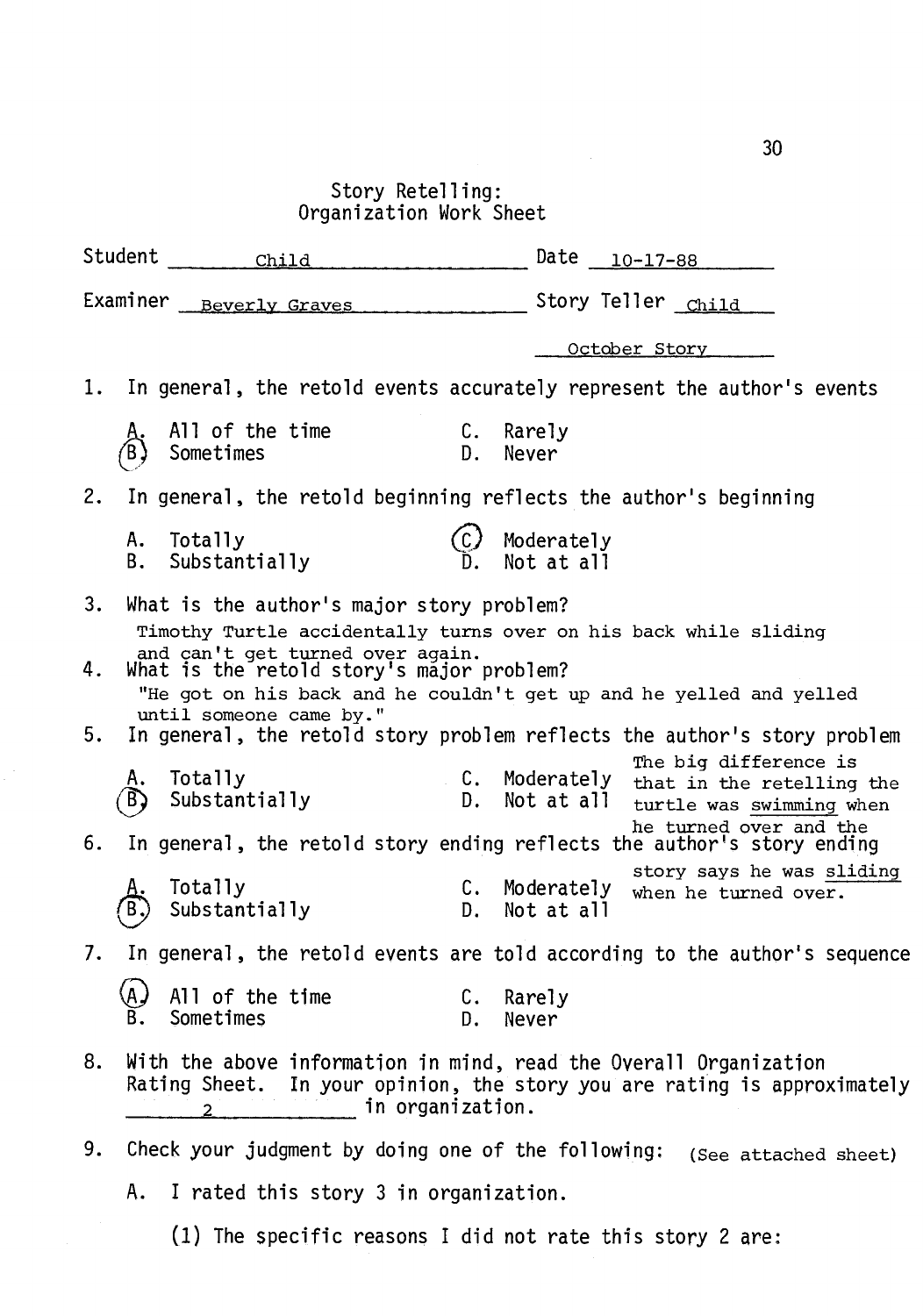#### Story Retelling:

Organization Work Sheet

9. I rated this story 2 in organization.

(1) The specific reasons I did not rate this story 3 are: The beginning does not accurately match the author's, the author states the setting (woods next to a river) and introduces two characters, Timothy and his best friend Frog, the retelling does not describe the setting and Frog is left out. A second reason I did not rate this story 3 is that the retelling conclusion does not wrap the story up according to the original. The retelling does show that the problem was solved but leaves out the facts that Timothy thanks his friends and then gives Frog a ride up the river on his back. A third reason is that the story problem does not match the author's completely. In the retelling the turtle was swimming when he turns over but the original story says he was sliding (on land) when he turned over.  $(2)$  The specific reasons I did not rate this story 1 are: There are no events in the retelling that do not appear in the author's story, many events are recalled, the beginning and ending even though not exact are not substantially different from the author's, the central story problem is definitely stated, there are no irrelevant events.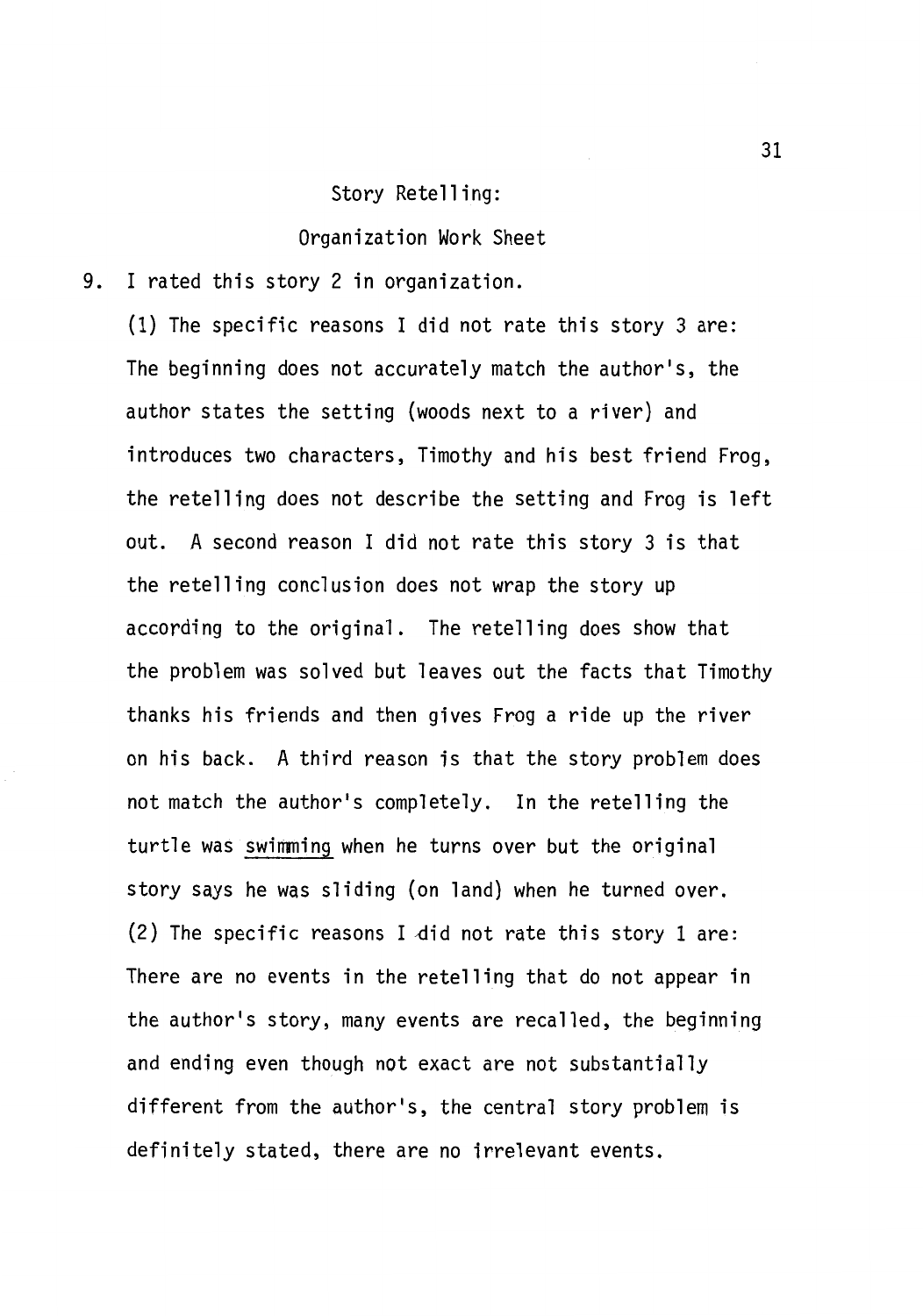#### APPENDIX D

#### JANUARY STORY RETELLING

Once upon a time--ah--small Billie Goat Gruff came tramping along the bridge--trip, trap, trip, trap, trip, trap and the troll said, "Who's tramping on my bridge?" (Baby voice) "It's me, little Billie Goat Gruff." (Troll voice) "I'm gonna gobble you up!", said the troll. (Baby voice) "Why don't you wait 'til the next Billie Goat Gruff comes." (Troll voice) "OK. Run along." And then came the middle Billie Goat Gruff. Trip, trap, trip, trap, trip, trap, trip, trap. (Troll voice) "Who's tramping on my bridge?" said the Troll. (Middle sized voice) "It's me, Billie Goat, middle Billie Goat Gruff." (Troll voice) "I'm gonna gobble you up!" (Middle sized voice) "No don't do that. Wait 'til the big, big, big sized Billie Goat Gruff comes. I'm going to eat grass at the top of the hill." (Troll voice) "Run along." And then he waited a while until the big, big, big, big, big Billie Goat Gruff came. Trip, trap, trip, trap, trip, trap, trip, trap. (Troll voice) "Who's tramping on my bridge?" said the troll. (Big voice) "It's me, big fat Billie Goat Gruff." (Troll voice) "I'm going to gobble you up!" (Big voice) "No you aren't." So the Troll started coming for him. And the big Billie Goat started going towards him. And w-o-a-h-(the troll fell into the water) went the troll falling down in the river and got dead and then all of 'em were waiting up at the hill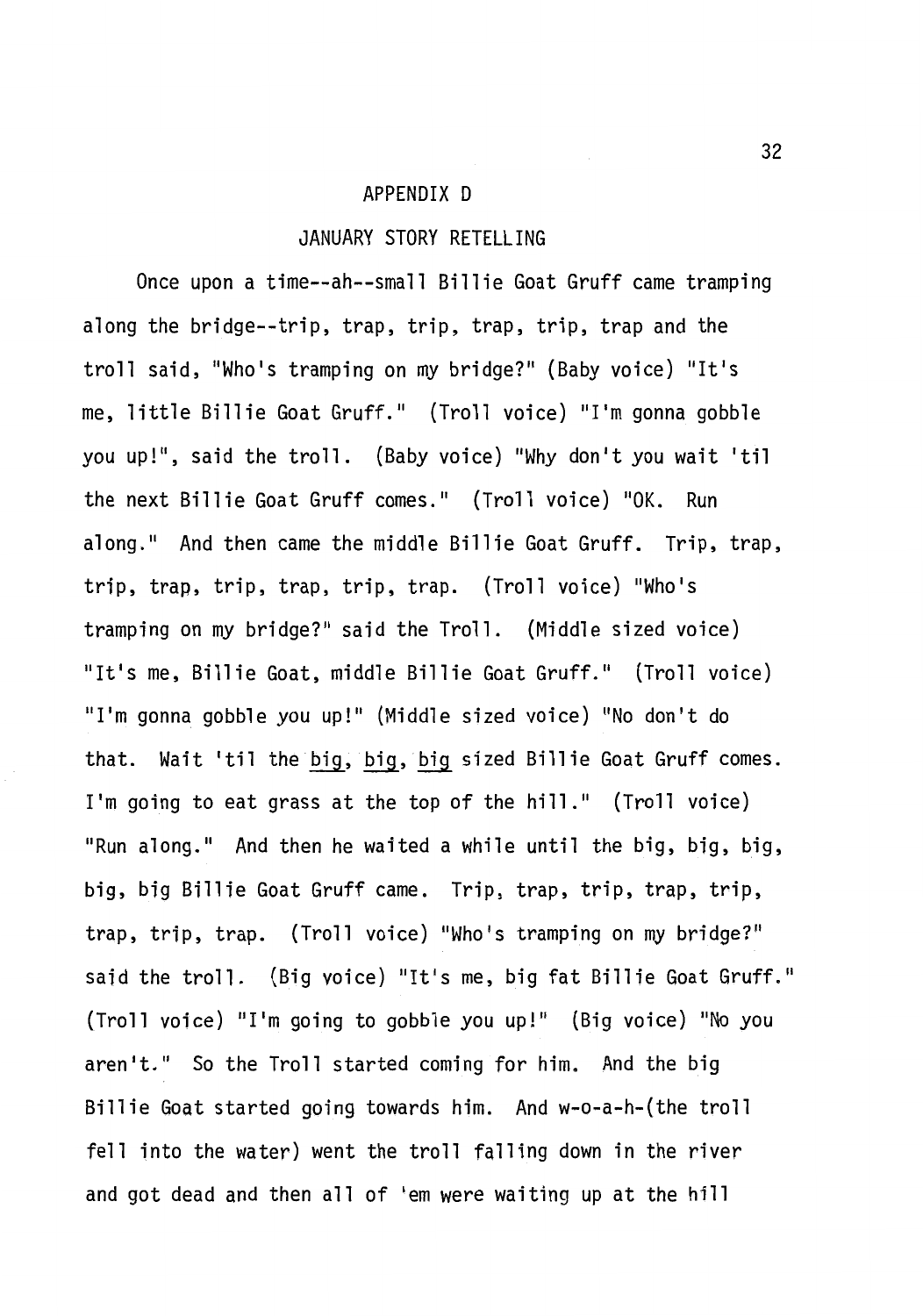### January Story Retelling -- continued

eating and then they all ate until they got really fat and they went over and they all went over to where he lived and the end.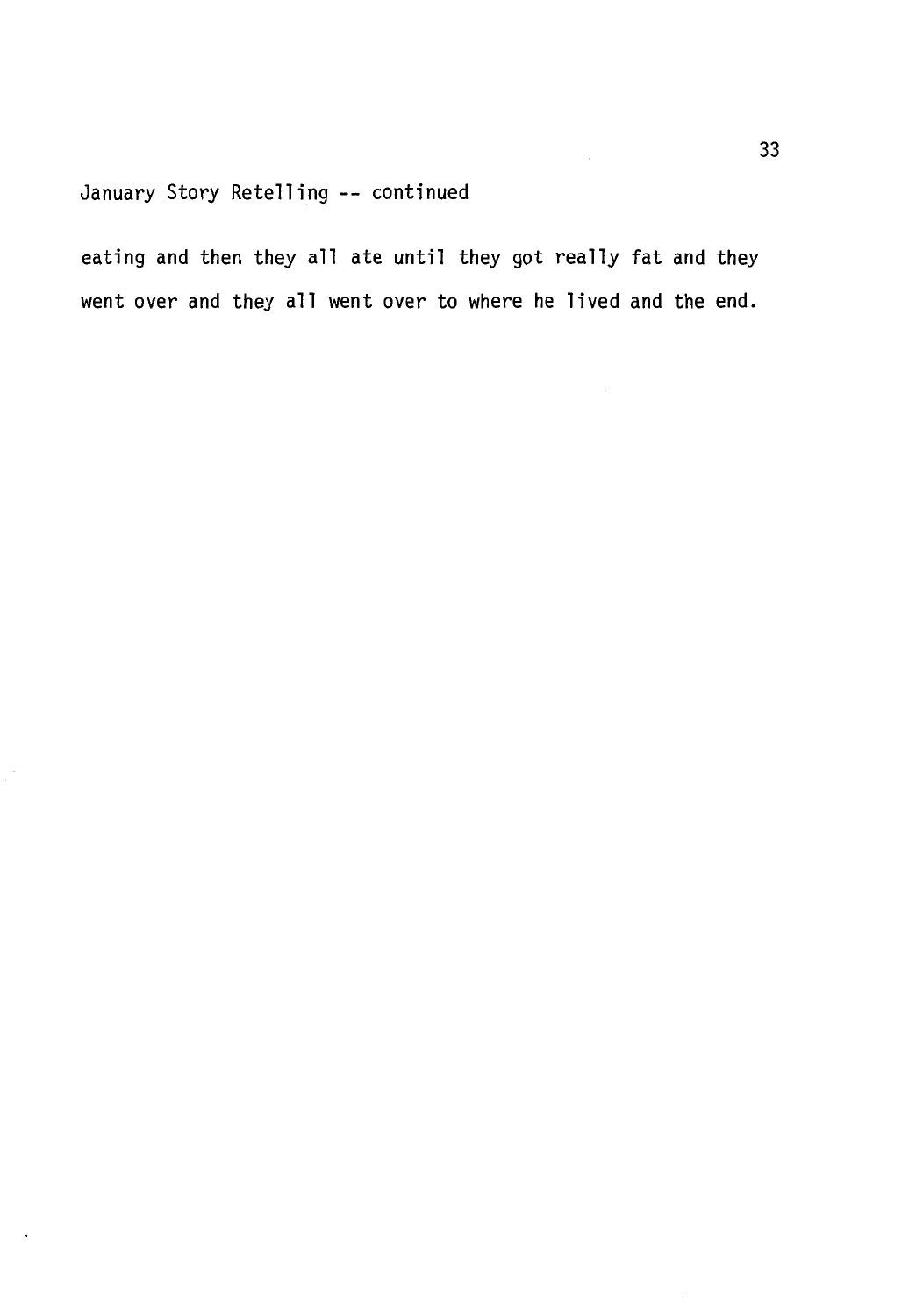Story Retelling: Organization Work Sheet

| Student     | child                                                |          | Date January, 1989                                                                                                                          |
|-------------|------------------------------------------------------|----------|---------------------------------------------------------------------------------------------------------------------------------------------|
|             | Examiner Beverly Graves Story Teller Child           |          |                                                                                                                                             |
|             |                                                      |          | The Three Billie Goats Gruff                                                                                                                |
|             |                                                      |          | 1. In general, the retold events accurately represent the author's events                                                                   |
|             | All of the time<br>Sometimes C. Rarely<br>Sometimes  |          | D. Never                                                                                                                                    |
|             |                                                      |          | 2. In general, the retold beginning reflects the author's beginning                                                                         |
|             | A. Totally<br>B. Substantially                       |          | Moderately<br>Not at all                                                                                                                    |
| 3.          | What is the author's major story problem?            |          | The Three Billie Goats Gruff want to cross a bridge to eat green grass<br>on the other side of the hill. A troll lives under the bridge who |
| 4.          |                                                      |          | What is the retold story's major problem? threatens to eat them up!                                                                         |
| Same.<br>5. |                                                      |          | In general, the retold story problem reflects the author's story problem                                                                    |
|             | Totally C. Moderately<br>Substantially 5. Not at all |          |                                                                                                                                             |
|             |                                                      |          | 6. In general, the retold story ending reflects the author's story ending                                                                   |
|             | Totally<br>Totally<br>Substantially                  |          | C. Moderately<br>D. Not at all                                                                                                              |
|             |                                                      |          | 7. In general, the retold events are told according to the author's sequence                                                                |
|             | All of the time<br>Sometimes                         | C.<br>D. | Rarely<br>Never                                                                                                                             |
| 8.          | Rating Sheet.<br>in organization.<br>$2\frac{1}{2}$  |          | With the above information in mind, read the Overall Organization<br>In your opinion, the story you are rating is approximately             |
| 9.          | Check your judgment by doing one of the following:   |          | (See attached sheet)                                                                                                                        |
| А.          | I rated this story 3 in organization.                |          |                                                                                                                                             |

(1) The specific reasons I did not rate this story 2 are: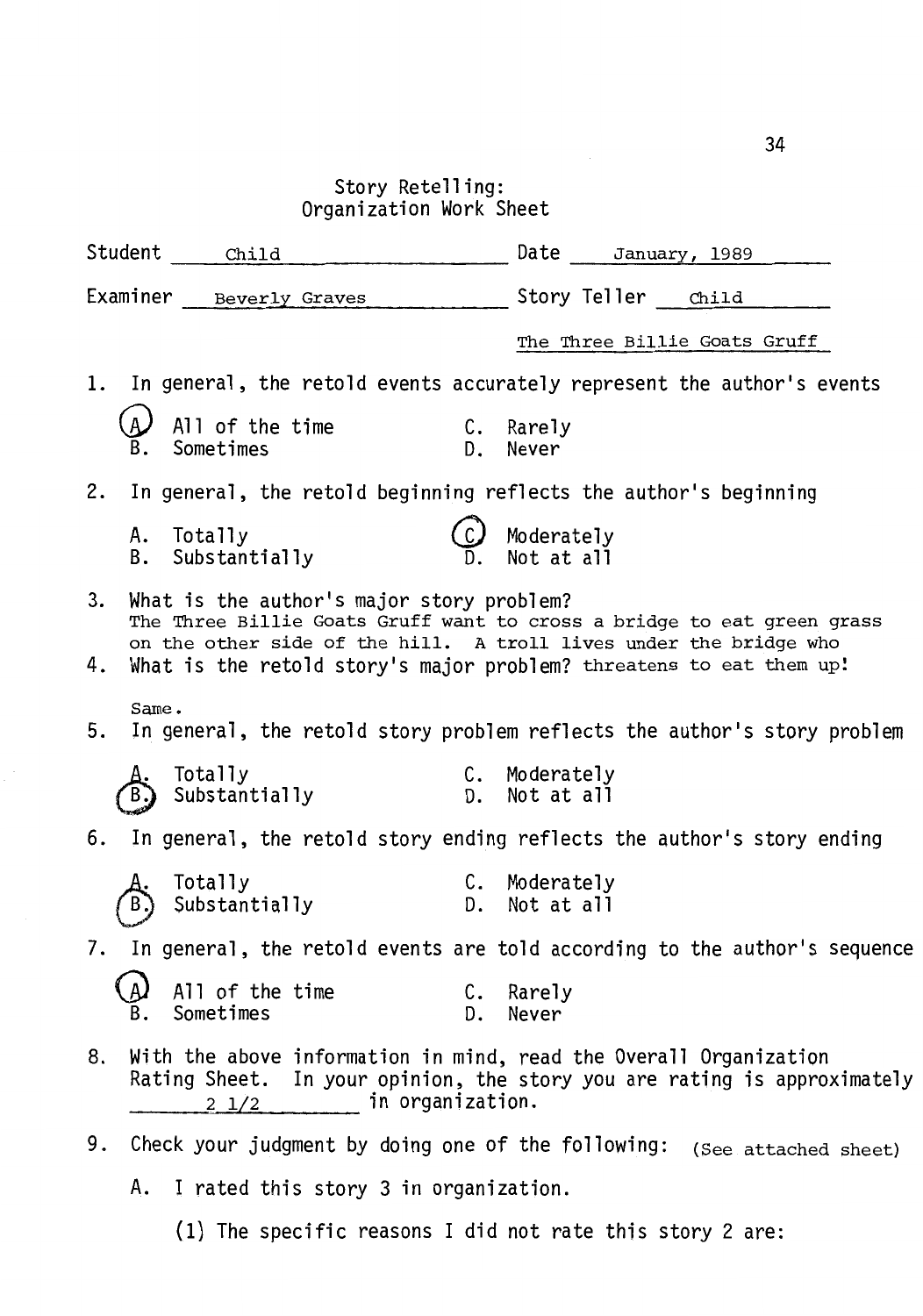#### Story Retelling:

Organization Work Sheet

9. I rated this story 2 1/2 in organization.

(1) The specific reasons I did not rate this story 3 are: The retold beginning only moderately reflects the author's beginning. The author introduces the 3 goats and explains that their last name is Gruff. The child mentions only the first goat in the beginning. The author describes the hillside, the bridge, and the troll. The child makes no mention of these and starts with the initiating event. "Once upon a time" is the only exception.

(2) The specific reasons I did not rate this story 1 are: The retold events accurately represent the author's events, the retold story problem reflects the author's story problem; the retold story ending substantially reflects the author's story ending and the retold events are told according to the author's sequence.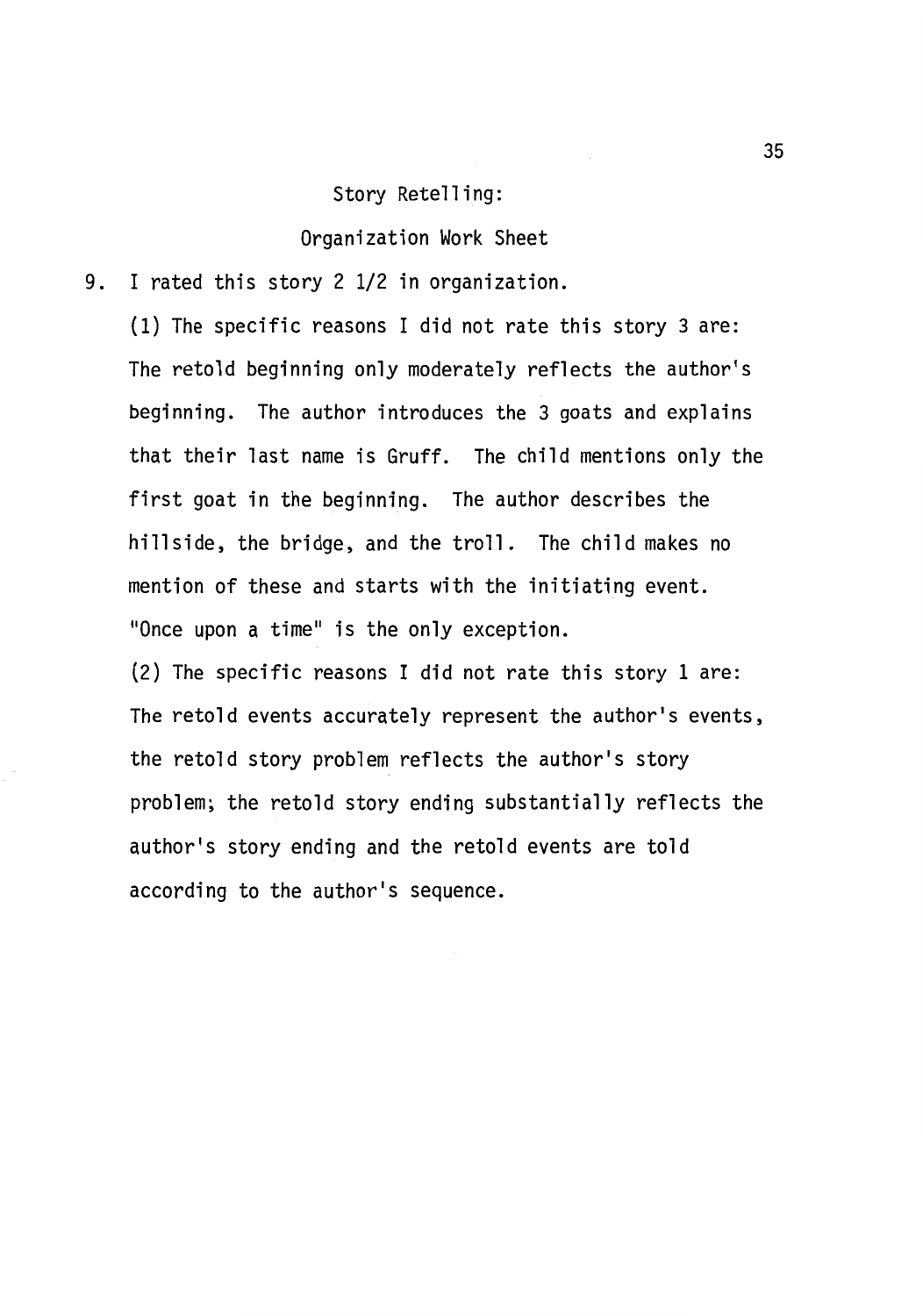#### APPENDIX E

#### APRIL STORY RETELLING

Once there was 4 little rabbits. Their names were Flopsy, Mopsy, Cottontail, and Peter. They lived in a big 'fair' tree. "Now my dears," said old Mrs. Rabbit one day, "You can go right along but don't go into Mr. McGregor's garden. (very slow, cleared throat) Now run along." So the little rabbits went walking down the trail. Flopsy, Mopsy and Cottontail who were good little rabbits went to pick blackberries and Peter, of course, who was very naughty went straight to Mr. McGregor's garden. When he got there first he squeezed under the gate. First he ate some cabbage, then some lettuce, and feeling rather sick went to get some carrots. And around the corner who should he meet but Mr. McGregor! Mr. McGregor was on his hands and knees planting planting peas and beans. But he was on Peter Rabbit's tail in o-n-e minute! Peter ran as fast as he could. He could not slow down and he did not look behind. He lost one of his shoes among the carrots and the other among the cabbages. He was running so fast, he could have got away if if he didn't run away (correction) run into a gooseberry net. He was so sad he started to cry. Then came some some black crows and they were very nice and so they helped him out. Just in time he got out before Mr. McGregor caught him. He ran as fast as he could and never looked behind until he got into a shed. Mr. McGregor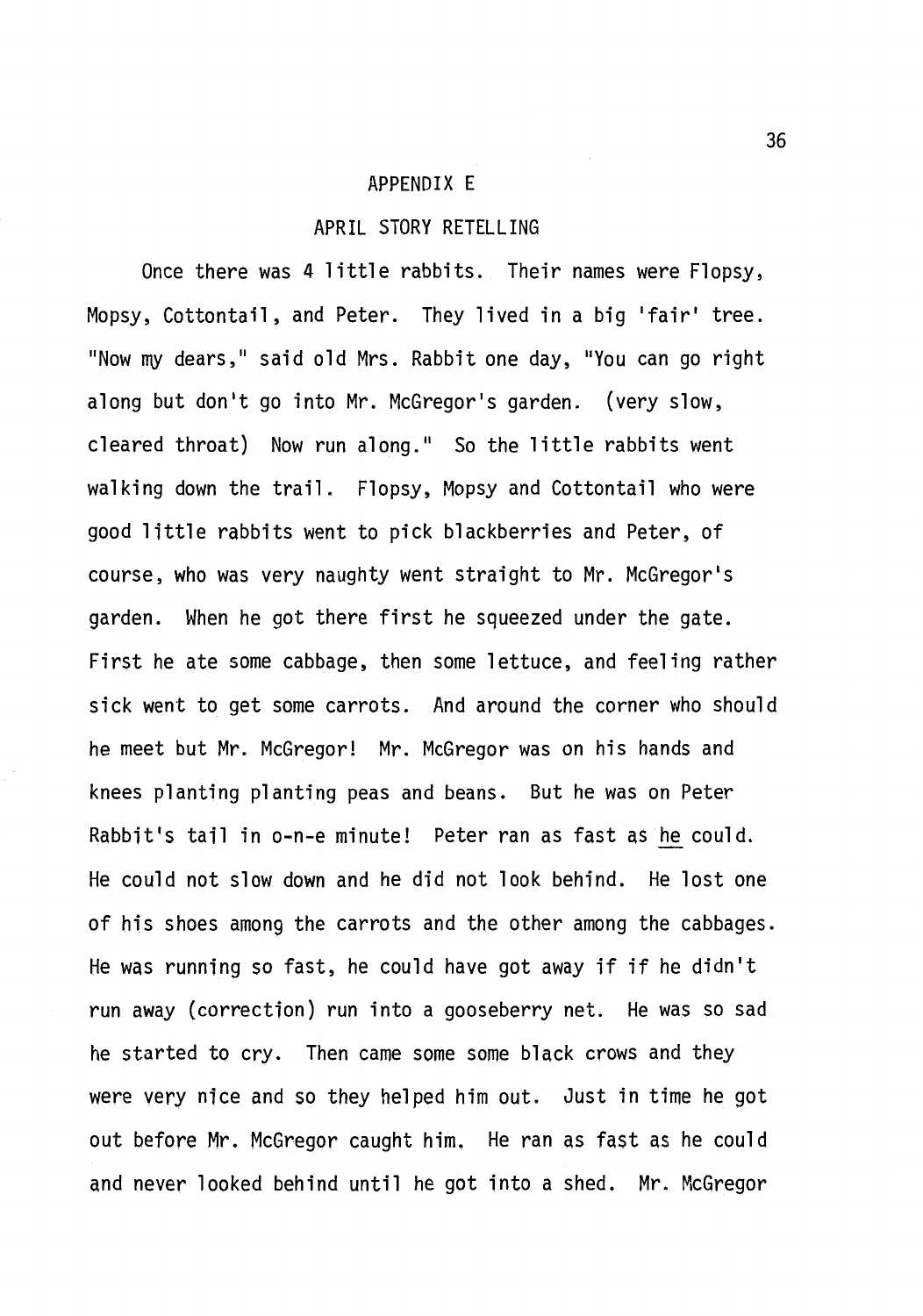#### April Story Retelling -- continued

knew that he was somewhere in the shed. He looked under pots and other stuff of course. Then he went over and Peter couldn't hold it. He had to sneeze. Ker-choo! Mr. McGregor was on his tail in a minute! (lots of expression) Peter ran as fast as he could and he ran and ran and ran until he got away. He went, he jumped out of a window and hit three plants. Mr. McGregor was too small to go through the window and Peter was safe. He sat down on the sidewalk and he was very hot and very lonely and sad. He didn't know the way back to the gate so he started to cry. Then he was walking along and he seen a white cat that was staring at some goldfish. The little cat (correction) the big cat was wiggling his tail off and on like it was real. Little Peter Rabbit knew that he should not harm the kitten because he heard from Little Benjamin Bunny that he got in big trouble when he seen a cat. So Peter Rabbit let it alone and went away. He he was still in (correction) by Mr. McGregor. He was in the grass. He jumped, he heard some hoeing. Mr. McGregor was hoeing onions. Mr. McGregor did not see him because his back was towards him so Peter Rabbit jumped up on a bench and was watching Mr. McGregor. But he did lose his jacket. After he looked around for a couple minutes on that bench he found that he seen the gate so he got off of the barrel and jumped down and went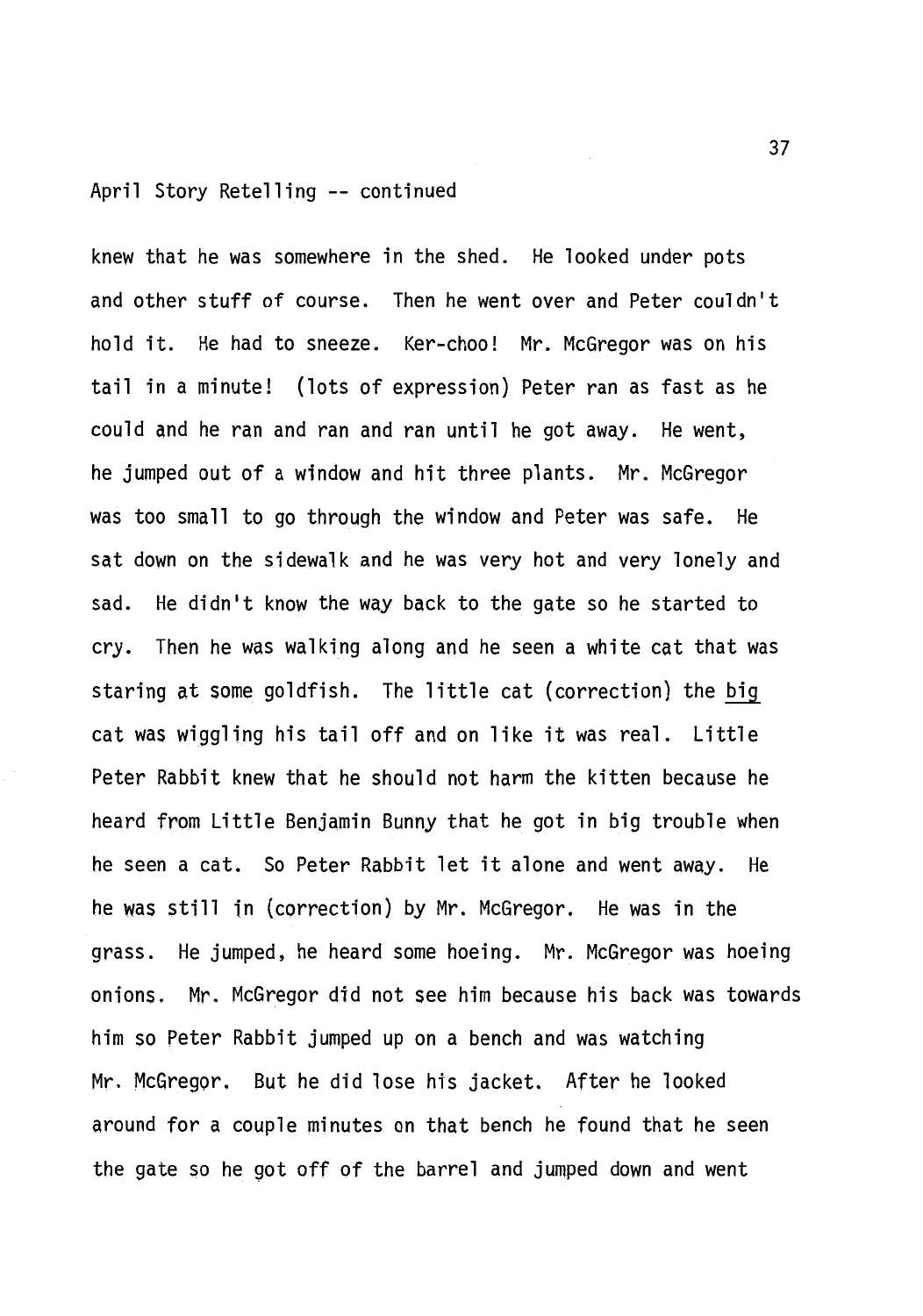#### April Story Retelling -- continued

under the gate running as fast as he could and did not look behind because he knew Mr. McGregor was chasing him. He went straight under the gate and was safe. He ran and ran and ran and did not look behind until he was home. When he was home, (repeated phrase) Mrs. Rabbit was very worried. She wondered what happened to his coat and his shoes. That was the second time he had lost them. He did not feel that that good after, after (pause) after it was when it was suppertime so Mrs. Rabbit gave him some medicine and he had a tiny bit of supper and Flopsy, Mopsy and Cottontail of course got blackberries and more good stuff for supper. The End.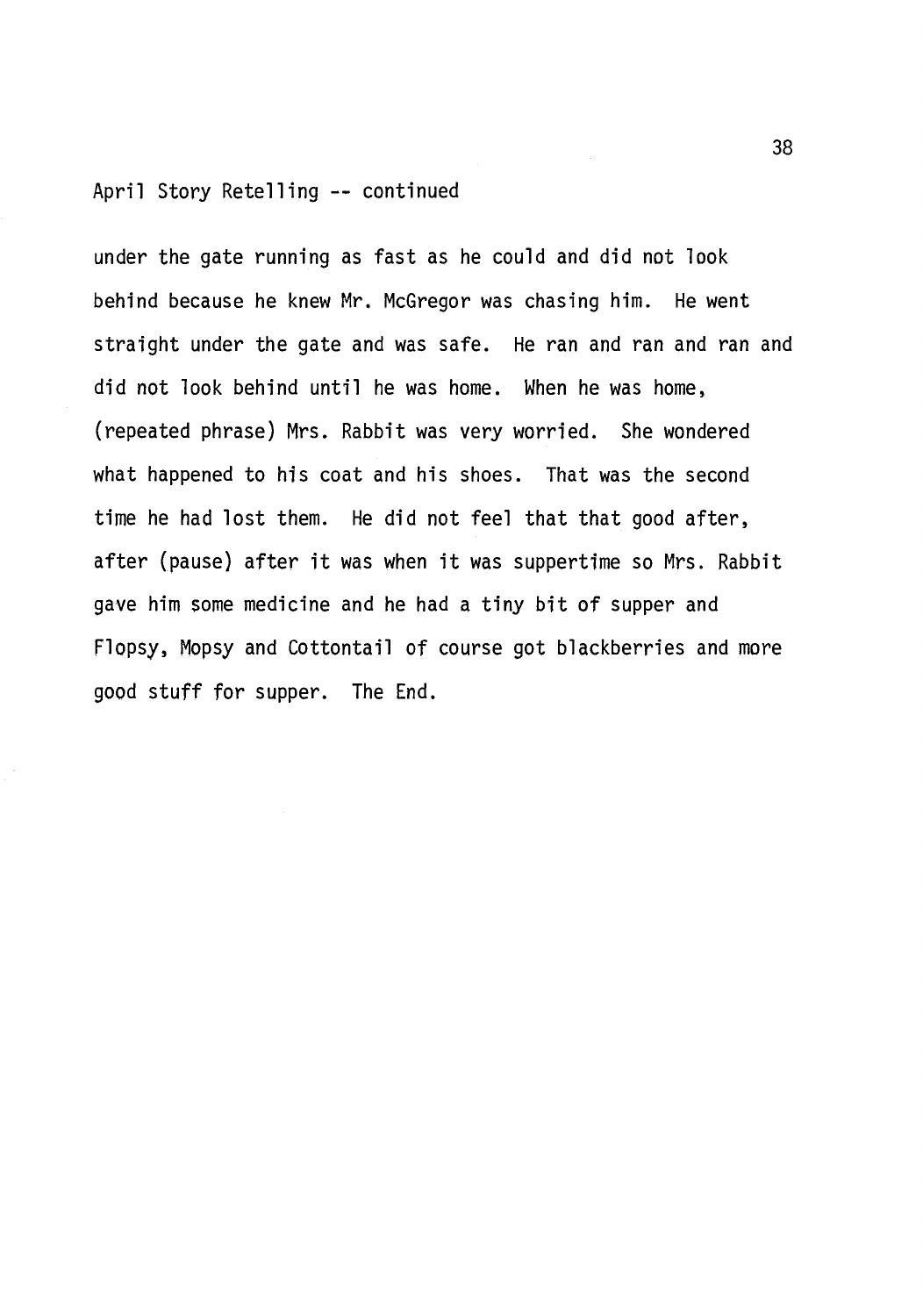Story Retelling: Organization Work Sheet

Student --~Ch=i=l=d \_\_\_\_\_\_\_\_\_\_\_\_ Date -~A-p~r=i=l~l-9~89....\_ \_\_ \_ Examiner Beverly Graves **Examiner** Child Peter Rabbit 1. In general, the retold events accurately represent the author's events All of the time C. Sometimes Most of the timeD. Rarely Never 2. In general, the retold beginning reflects the author's beginning Totally<br>Substantially C. Moderately D. Not at all 3. What is the author's major story problem? Peter Rabbit disobeys his mother and goes to Mr. McGregor's garden. 4. What is the retold story's major problem? Same. Example: " . . . and Peter of course, who was very naughty went straight to Mr. McGregor's garden. '' 5. In general, the retold story problem reflects the author's story problem Totally C. Moderately<br>Substantially C. Not at all Substantially 6. ln general, the retold story ending reflects the author's story ending A. Totally C. Moderately Retold ending says Mrs.<br>
(B) Substantially C. Not at all not camomile tea. Reto<br>
method and increase says good bunnie Totally C. Moderately Retold ending says Mrs.<br>Substantially Substantially D. Not at all not camomile tea. Retold ending says good bunnies<br>7. In general, the retold events are told according to the author's sequence<br>have blackberries and more All of the time The C. Rarely a good stuff; author says **Sometimes** > Most of the D. Never blackberries, bread and time milk. 8. With the above information in mind, read the Overall Organization Rating Sheet. In your opinion, the story you are rating is approximately  $-2$   $-3/4$  in organization. 9. Check your judgment by doing one of the following: (See attached sheet) A. I rated this story 3 in organization.

(1) The specific reasons I did not rate this story 2 are: